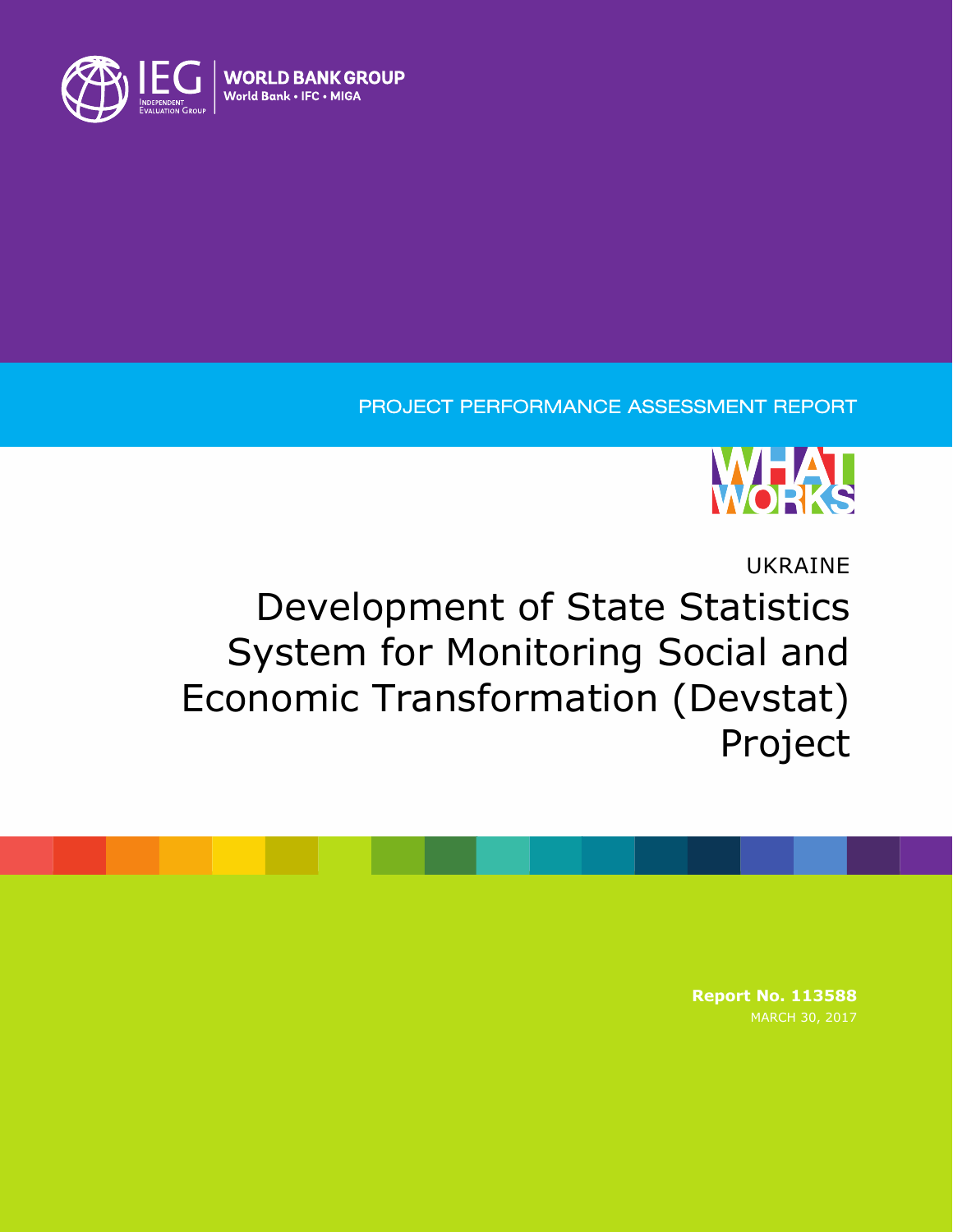© 2017 International Bank for Reconstruction and Development / The World Bank 1818 H Street NW Washington DC 20433 Telephone: 202-473-1000 Internet: [www.worldbank.org](http://www.worldbank.org/)

**Attribution**—Please cite the work as follows: World Bank. 2017. Project Performance Assessment Report: Ukraine— Development of State Statistics System for Monitoring Social and Economic Transformation (Devstat) Project Washington, DC: World Bank.

This work is a product of the staff of The World Bank with external contributions. The findings, interpretations, and conclusions expressed in this work do not necessarily reflect the views of The World Bank, its Board of Executive Directors, or the governments they represent.

The World Bank does not guarantee the accuracy of the data included in this work. The boundaries, colors, denominations, and other information shown on any map in this work do not imply any judgment on the part of The World Bank concerning the legal status of any territory or the endorsement or acceptance of such boundaries.

#### **RIGHTS AND PERMISSIONS**

The material in this work is subject to copyright. Because The World Bank encourages dissemination of its knowledge, this work may be reproduced, in whole or in part, for noncommercial purposes as long as full attribution to this work is given.

Any queries on rights and licenses, including subsidiary rights, should be addressed to World Bank Publications, The World Bank Group, 1818 H Street NW, Washington, DC 20433, USA; fax: 202-522-2625; e-mail: pubrights@worldbank.org.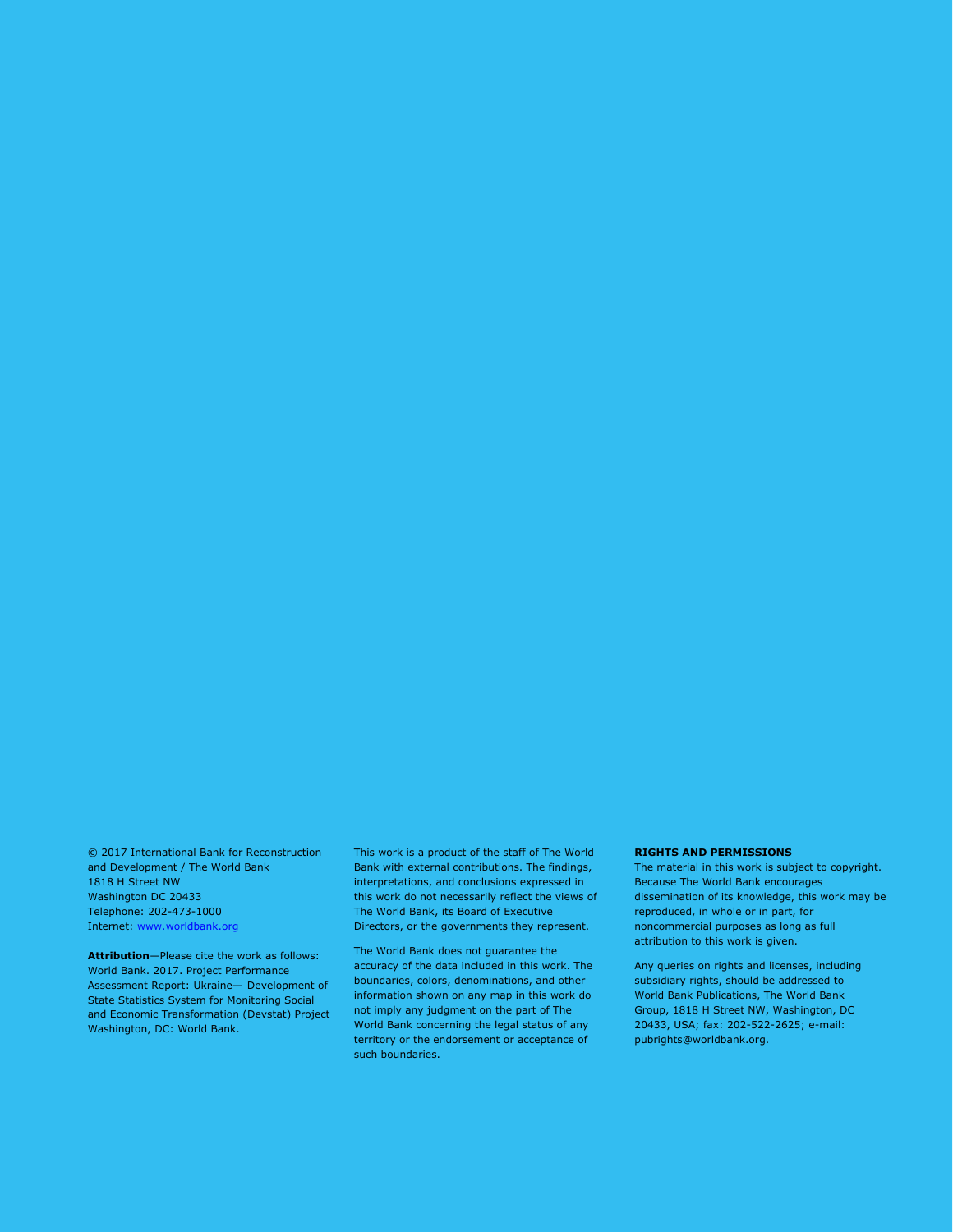

**Report No.: 113588**

### **PROJECT PERFORMANCE ASSESSMENT REPORT**

#### **UKRAINE**

#### **DEVELOPMENT OF STATE STATISTICS SYSTEM FOR MONITORING SOCIAL AND ECONOMIC TRANSFORMATION (DEVSTAT) PROJECT**

**(IBRD-R7290, IBRD-92240)**

**Human Development and Economic Management** *Independent Evaluation Group*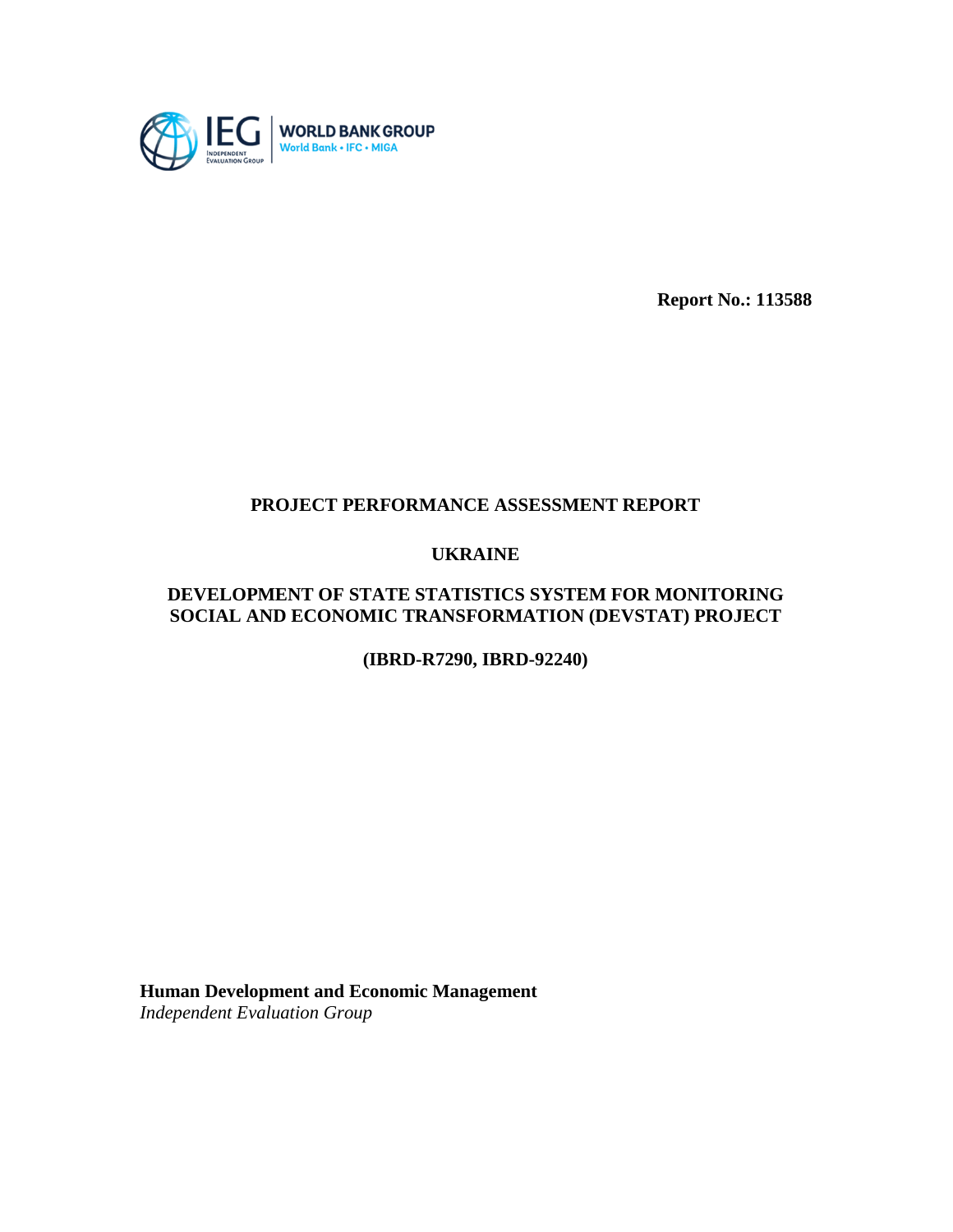## **Currency Equivalents (annual averages)**

| 2004 | US\$1.00        | Hrv 05.33 |
|------|-----------------|-----------|
| 2005 | <b>US\$1.00</b> | Hrv 05.03 |
| 2006 | <b>US\$1.00</b> | Hrv 05.03 |
| 2007 | <b>US\$1.00</b> | Hrv 05.02 |
| 2008 | <b>US\$1.00</b> | Hrv 04.74 |
| 2009 | <b>US\$1.00</b> | Hrv 07.63 |
| 2010 | <b>US\$1.00</b> | Hrv 07.93 |
| 2011 | <b>US\$1.00</b> | Hry 07.99 |
| 2012 | <b>US\$1.00</b> | Hrv 08.05 |
| 2013 | <b>US\$1.00</b> | Hrv 08.16 |
| 2014 | <b>US\$1.00</b> | Hrv 11.95 |
|      |                 |           |

*Currency Unit = Ukrainian hryvnia (Hrv)*

*All dollar amounts are U.S. dollars unless otherwise indicated.*

### **Abbreviations and Acronyms**

| <b>DEVSTAT</b> | Statistics System for Monitoring Social and Economic Transformation |
|----------------|---------------------------------------------------------------------|
| <b>ESCOP</b>   | European Statistical Code of Practice                               |
| EU             | European Union                                                      |
| <b>ICT</b>     | information and communication technology                            |
| <b>IEG</b>     | Independent Evaluation Group                                        |
| <b>ISDPS</b>   | integrated statistical data processing system                       |
| <b>MOEDT</b>   | Ministry of Economic Development and Trade                          |
| <b>NBU</b>     | National Bank of Ukraine                                            |
| <b>PAD</b>     | project appraisal document                                          |
| PIU            | project implementation unit                                         |
| <b>SSCU</b>    | State Statistics Committee of Ukraine                               |
| <b>SSSU</b>    | <b>State Statistics Service of Ukraine</b>                          |
| <b>STATCAP</b> | <b>Statistical Capacity Building Program</b>                        |
| <b>TPSSD</b>   | Third Program of State Statics Development                          |
|                |                                                                     |

### **Fiscal Year**

Government: January 1–December 31

| Director-General, Independent Evaluation:                | Caroline Heider        |
|----------------------------------------------------------|------------------------|
| Director, IEG Human Development and Economic Management: | Auguste Tano Kouame    |
| Manager, IEG Corporate and Human Development Unit:       | Marie Gaarder          |
| Task Manager:                                            | Ann Elizabeth Flanagan |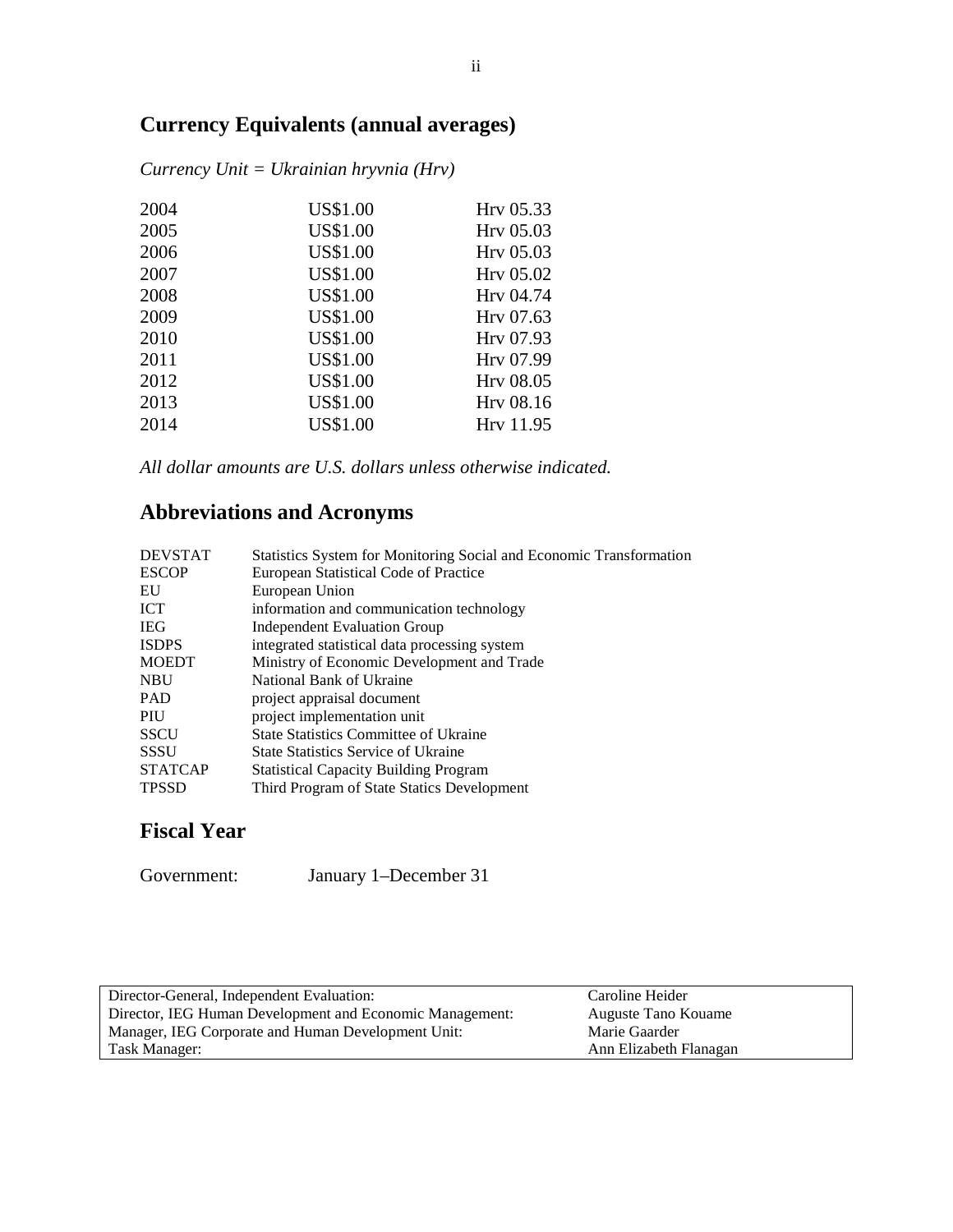# **Contents**

| <b>Tables</b>                                                                |  |
|------------------------------------------------------------------------------|--|
|                                                                              |  |
|                                                                              |  |
| Table 4.3. Selected Indicators of Improvements in Accuracy and Timeliness 13 |  |

This report was prepared by Ann Elizabeth Flanagan and Chad Leechor, who assessed the project in September 2016. The report was peer reviewed by Rasmus Heltberg and panel reviewed by Judyth L. Twigg. Yezena Yimer provided administrative support.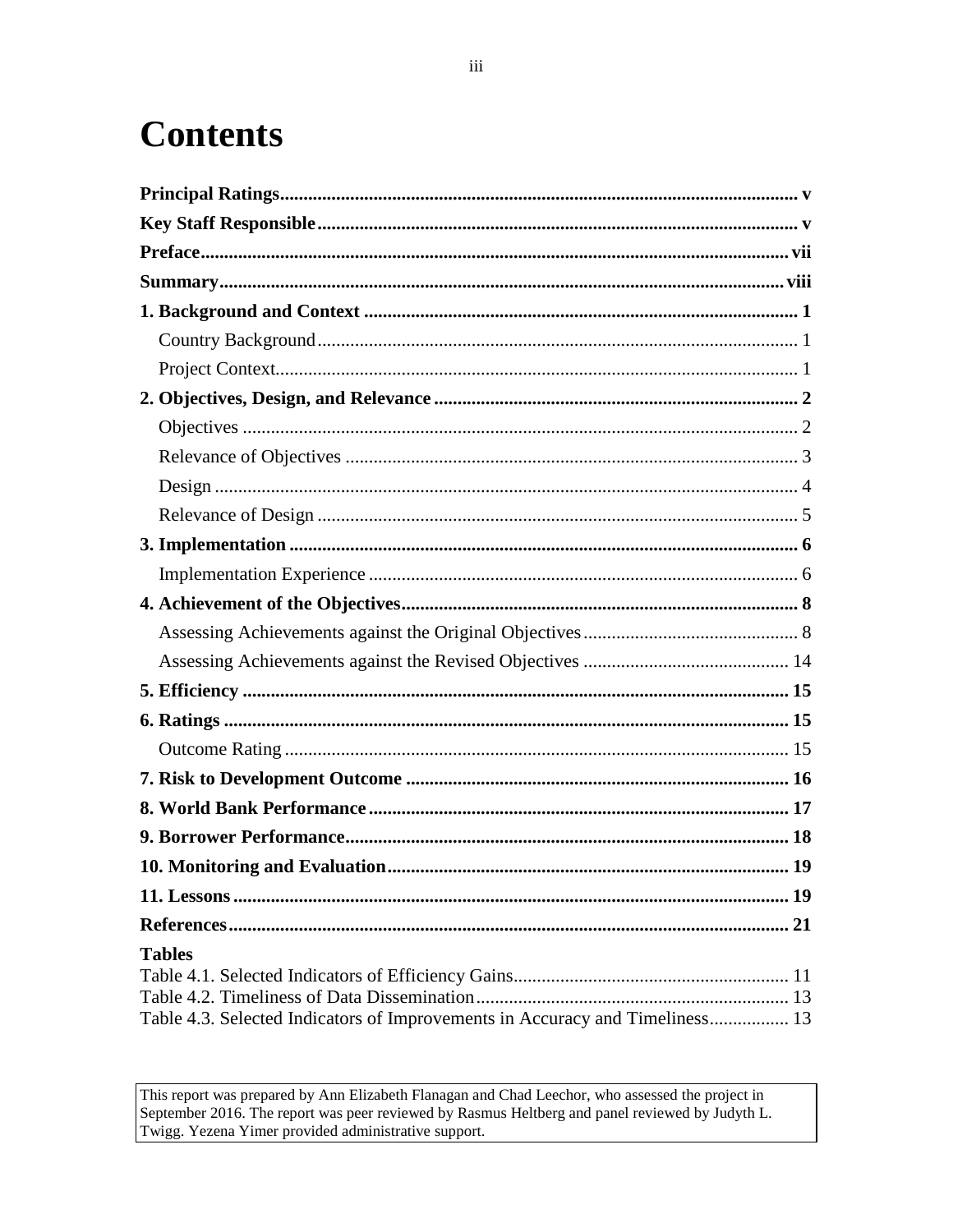| <b>Appendixes</b>                                                   |  |
|---------------------------------------------------------------------|--|
|                                                                     |  |
| Appendix B. Rating the Outcome of a Project with Revised Objectives |  |
|                                                                     |  |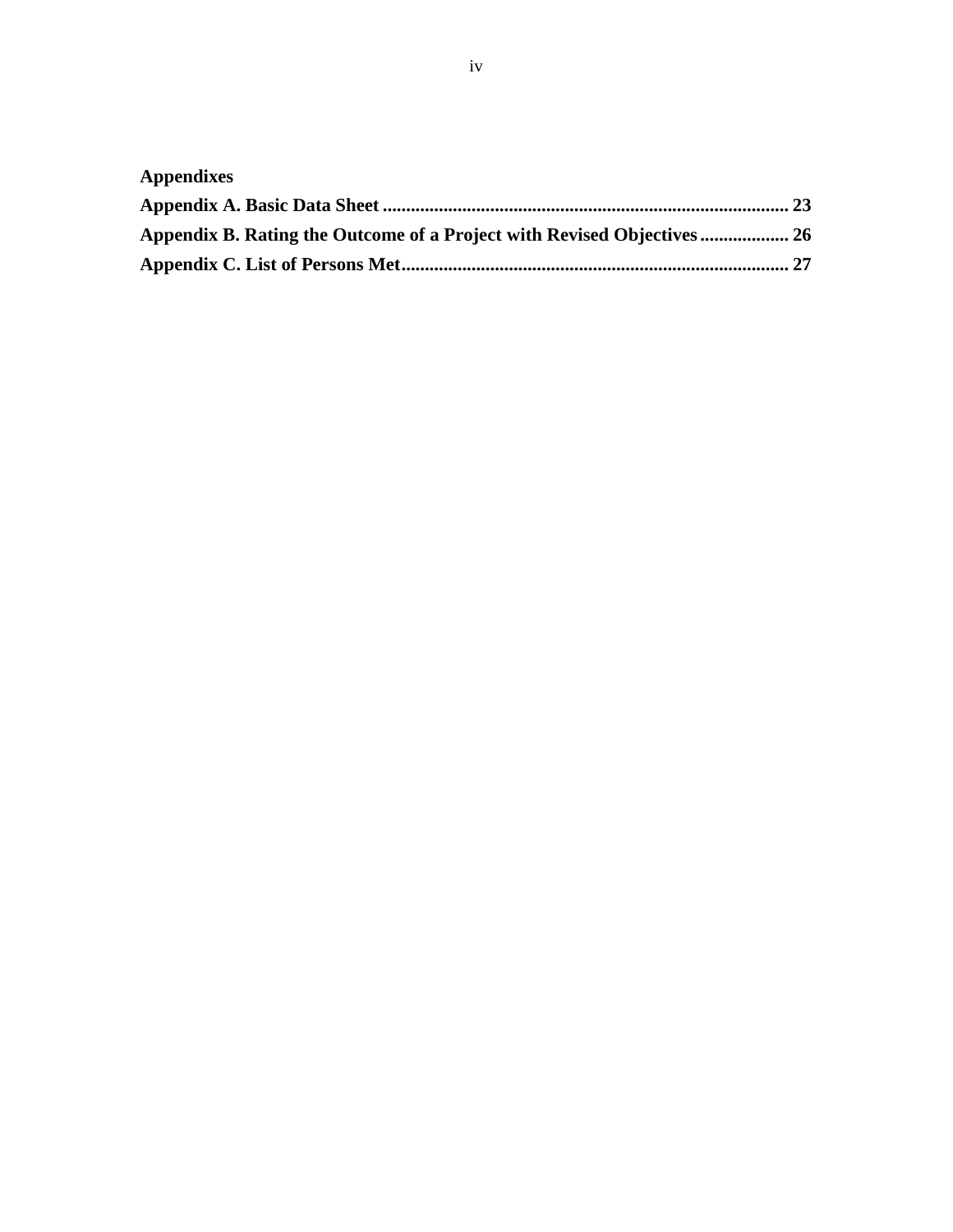## <span id="page-6-0"></span>**Principal Ratings**

|                                   | $ICR*$       | <b>ICR Review*</b> | <b>PPAR</b>             |
|-----------------------------------|--------------|--------------------|-------------------------|
| <b>Outcome</b>                    | Satisfactory | Satisfactory       | Moderately satisfactory |
| Risk to<br>Development<br>Outcome | Moderate     | Moderate           | Significant             |
| World Bank<br>Performance         | Satisfactory | Satisfactory       | Moderately satisfactory |
| <b>Borrower</b><br>Performance    | Satisfactory | Satisfactory       | Moderately satisfactory |

\* The Implementation Completion and Results (ICR) report is a self-evaluation by the responsible World Bank global practice. The ICR Review is an intermediate IEG product that seeks to independently validate the findings of the ICR. PPAR = Project Performance Assessment Report.

## <span id="page-6-1"></span>**Key Staff Responsible**

|                | <b>Task Manager or</b> |                             |                         |
|----------------|------------------------|-----------------------------|-------------------------|
| <b>Project</b> | Leader                 | <b>Practice Manager</b>     | <b>Country Director</b> |
| Appraisal      | Neil James Fantom      | Deborah L. Wetzel           | Luca Barbone            |
| Completion     | Svetlana Budagovskaya  | Carolina Sanchez-<br>Paramo | Qimiao Fan              |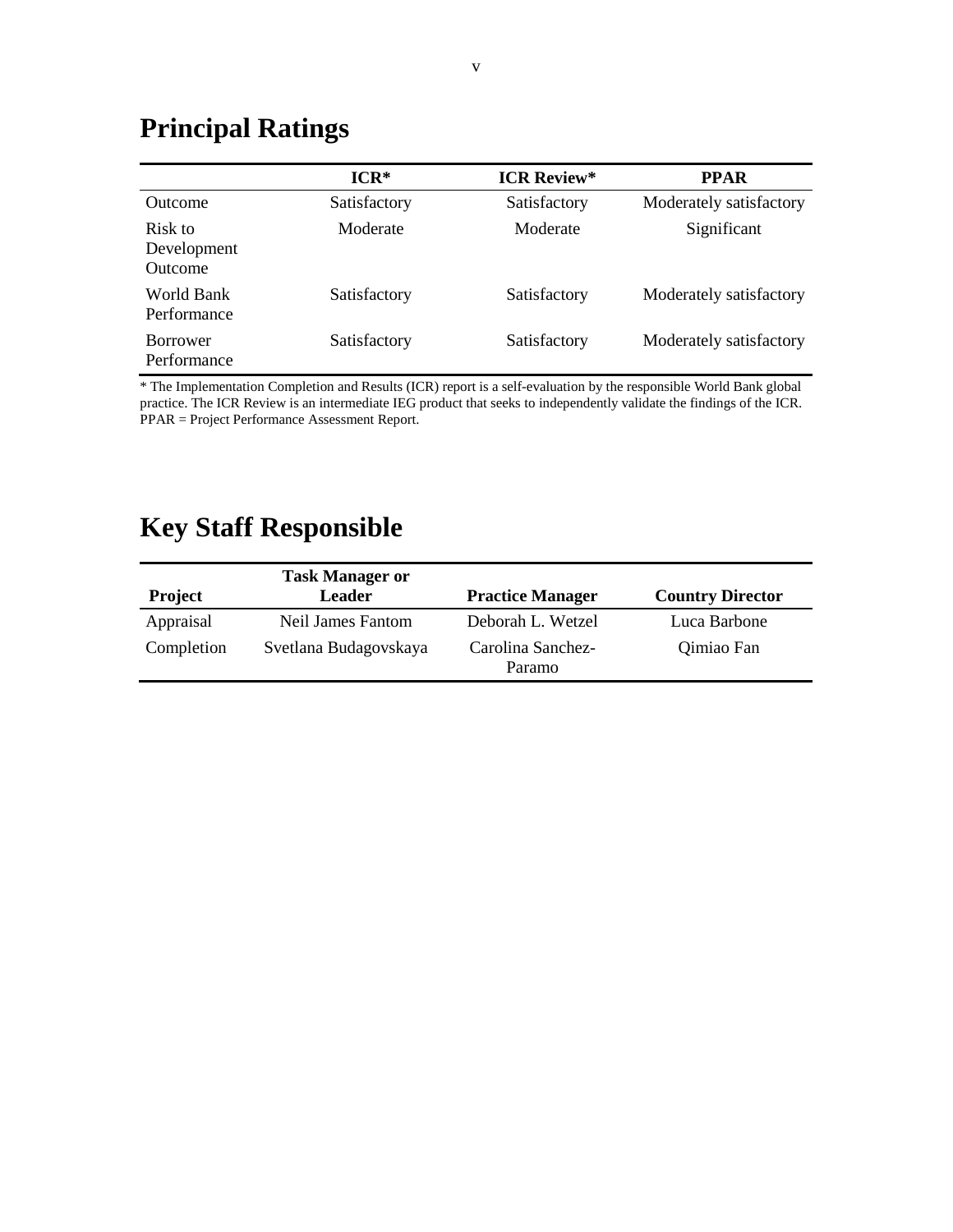#### **IEG Mission: Improving World Bank Group development results through excellence in independent evaluation.**

#### **About this Report**

The Independent Evaluation Group (IEG) assesses the programs and activities of the World Bank for two purposes: first, to ensure the integrity of the World Bank's self-evaluation process and to verify that the World Bank's work is producing the expected results, and second, to help develop improved directions, policies, and procedures through the dissemination of lessons drawn from experience. As part of this work, IEG annually assesses 20–25 percent of the World Bank's lending operations through fieldwork. In selecting operations for assessment, preference is given to those that are innovative, large, or complex; those that are relevant to upcoming studies or country evaluations; those for which Executive Directors or World Bank management have requested assessments; and those that are likely to generate important lessons.

To prepare a Project Performance Assessment Report (PPAR), IEG staff examine project files and other documents, visit the borrowing country to discuss the operation with the government, and other in-country stakeholders, interview World Bank staff and other donor agency staff both at headquarters and in local offices as appropriate, and apply other evaluative methods as needed.

Each PPAR is subject to technical peer review, internal IEG Panel review, and management approval. Once cleared internally, the PPAR is commented on by the responsible World Bank country management unit. The PPAR is also sent to the borrower for review. IEG incorporates both World Bank and borrower comments as appropriate, and the borrowers' comments are attached to the document that is sent to the World Bank's Board of Executive Directors. After an assessment report has been sent to the Board, it is disclosed to the public.

#### **About the IEG Rating System for Public Sector Evaluations**

IEG's use of multiple evaluation methods offers both rigor and a necessary level of flexibility to adapt to lending instrument, project design, or sectoral approach. IEG evaluators all apply the same basic method to arrive at their project ratings. Following is the definition and rating scale used for each evaluation criterion (additional information is available on the IEG website: http://ieg.worldbankgroup.org).

*Outcome:* The extent to which the operation's major relevant objectives were achieved, or are expected to be achieved, efficiently. The rating has three dimensions: relevance, efficacy, and efficiency. *Relevance* includes relevance of objectives and relevance of design. Relevance of objectives is the extent to which the project's objectives are consistent with the country's current development priorities and with current World Bank country and sectoral assistance strategies and corporate goals (expressed in poverty reduction strategy papers, country assistance strategies, sector strategy papers, and operational policies). Relevance of design is the extent to which the project's design is consistent with the stated objectives. *Efficacy* is the extent to which the project's objectives were achieved, or are expected to be achieved, taking into account their relative importance. *Efficiency* is the extent to which the project achieved, or is expected to achieve, a return higher than the opportunity cost of capital and benefits at least cost compared to alternatives. The efficiency dimension is not applied to development policy operations, which provide general budget support. *Possible ratings for outcome:* highly satisfactory, satisfactory, moderately satisfactory, moderately unsatisfactory, unsatisfactory, highly unsatisfactory.

*Risk to Development Outcome:* The risk, at the time of evaluation, that development outcomes (or expected outcomes) will not be maintained (or realized). *Possible ratings for risk to development outcome:* high, significant, moderate, negligible to low, not evaluable.

*World Bank Performance:* The extent to which services provided by the World Bank ensured quality at entry of the operation and supported effective implementation through appropriate supervision (including ensuring adequate transition arrangements for regular operation of supported activities after loan or credit closing, toward the achievement of development outcomes). The rating has two dimensions: quality at entry and quality of supervision. *Possible ratings for World Bank performance:* highly satisfactory, satisfactory, moderately satisfactory, moderately unsatisfactory, unsatisfactory, highly unsatisfactory.

*Borrower Performance:* The extent to which the borrower (including the government and implementing agency or agencies) ensured quality of preparation and implementation, and complied with covenants and agreements, toward the achievement of development outcomes. The rating has two dimensions: government performance and implementing agency(ies) performance. *Possible ratings for borrower performance:* highly satisfactory, satisfactory, moderately satisfactory, moderately unsatisfactory, unsatisfactory, highly unsatisfactory.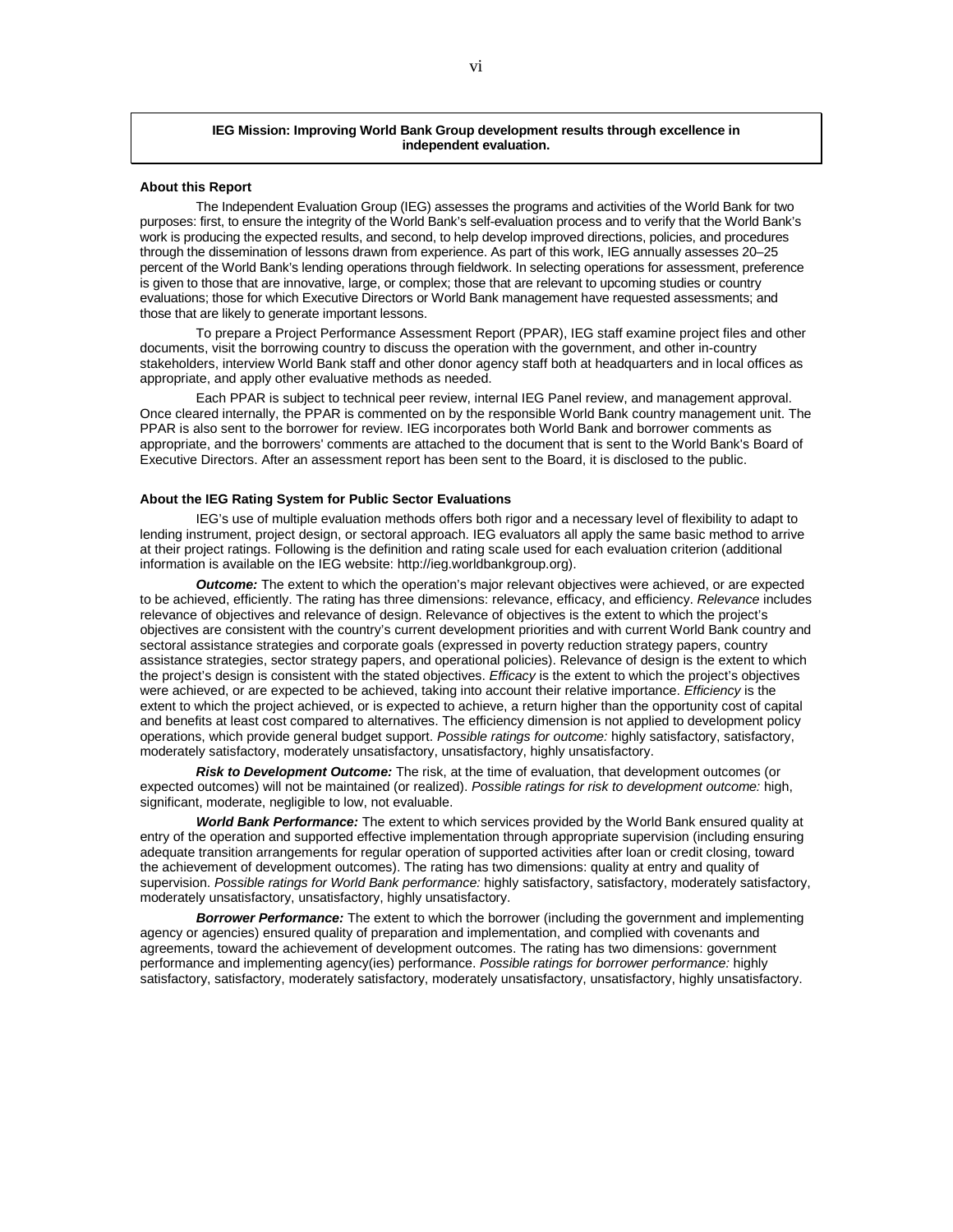## <span id="page-8-0"></span>**Preface**

This Project Performance Assessment Report (PPAR) assesses the Development of State Statistics System for Monitoring Social and Economic Transformation (DEVSTAT) project in Ukraine. This project was one of two pilot projects (along with Burkina Faso) supported under the Statistics Capacity Building Program (STATCAP).

DEVSTAT was approved by the World Bank on March 25, 2004. The original closing date of the project, December 31, 2009, was extended three times due to delays in the ratification of the loan agreement, delays in the procurement of advanced information communication technology, and to allow for the national rollout of the integrated statistical data processing system (ISDPS). The project closed on December 31, 2013.

Total project cost was estimated to be \$37.94 million, of which \$32 million would be financed by the World Bank and \$5.94 million by borrower contributions. Additional Financing of \$10 million was granted in December 2012, at which time the statement of objectives was formally revised. The revised objective aligned the statements of objectives in the loan agreement and the project appraisal document. Actual total cost at project closure was \$45.19 million, financed by a loan of \$42 million from the World Bank and a contribution of \$3.19 million from the borrower.

The report was prepared by Chad Leechor, consultant to the Independent Evaluation Group (IEG) and Ann Elizabeth Flanagan, economist, IEG. The findings are based on a field visit to Ukraine, September 7–23, 2016. The PPAR mission was conducted concurrently with an evaluation mission that contributed to IEG's evaluation of Data for Development. The team met with a broad range of stakeholders, including in government, research institutions, and the private sector.

IEG is grateful for the cooperation and assistance provided by all the concerned stakeholders and the support provided by the World Bank country office staff in Kyiv.

Following standard IEG procedures, a copy of the draft report was sent to the relevant government officials and agencies for their review and feedback. No comments were received.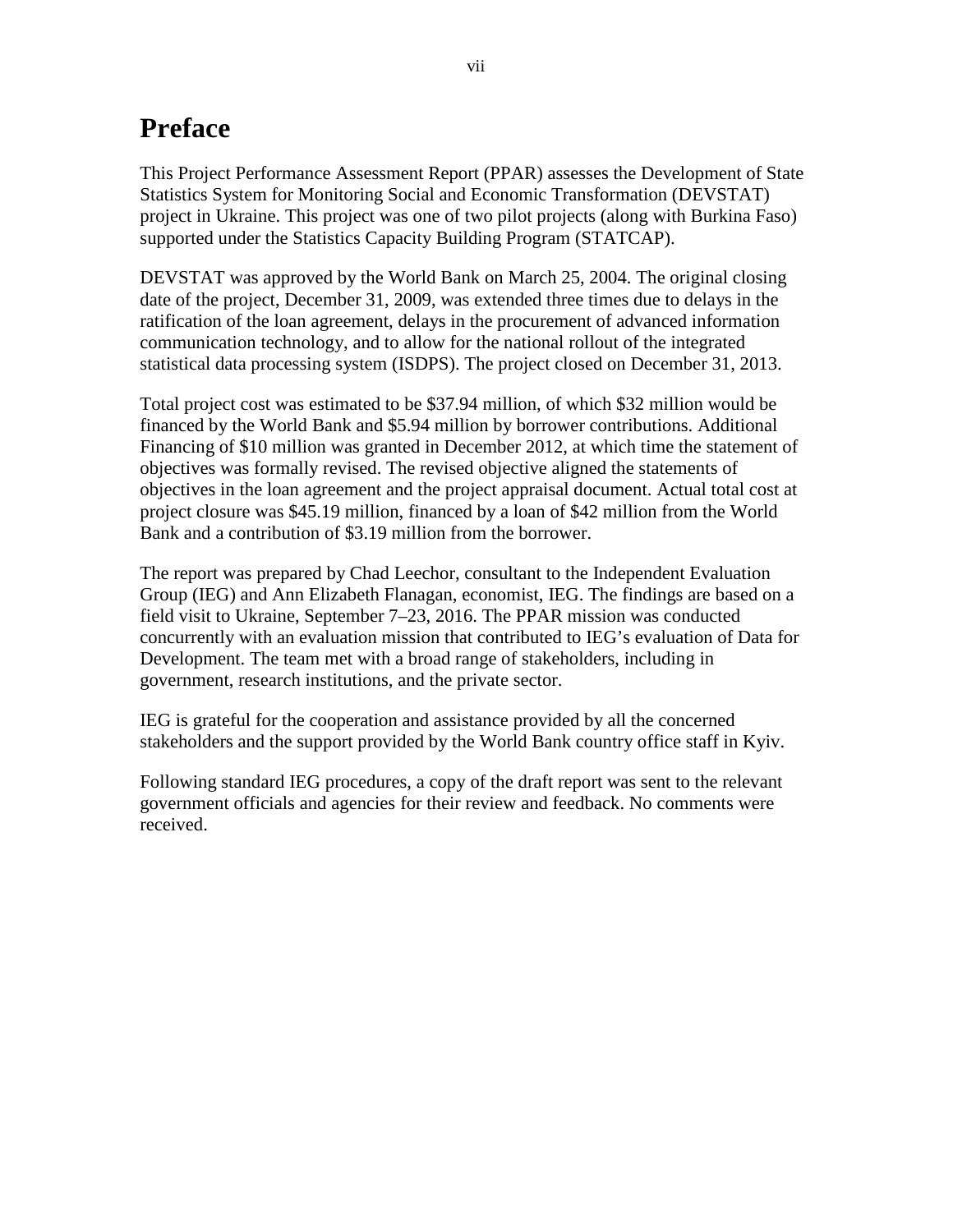## <span id="page-9-0"></span>**Summary**

Formerly a subnational of the Union of Soviet Socialist Republics, Ukraine gained its independence in 1991 when the Soviet Union collapsed. The country has since undergone rapid social and economic transformation. But it has also experienced political upheavals, including corruption scandals, the Orange Revolution (2006), disputes with the Russian Federation and disruptions of natural gas supply (2006 and 2009), the Euromaidan Revolution (2014), and border conflicts with Russia in Crimea and Eastern Provinces (2014). Today, territorial tensions remain high.

In 2003, the government approached the World Bank to request assistance for financing comprehensive modernization of the national statistical system, also known as the Third Program of State Statistics Development (TPSSD) covering the period from 2003 to 2008. It was meant to concentrate on organizational changes among data producers and to upgrade data quality, the data dissemination framework, and the efficiency of data production.

The objective of this project was "to build a sustainable state statistical system, which would efficiently and effectively collect, process, and disseminate accurate, timely, coherent, and trustworthy statistical data concerning the economy and social conditions of the borrower required by the government, business, and society to make informed decisions, and encompassing a comprehensive reform of the State Statistical System of Ukraine, primarily through the modernization of the State Statistical Committee." In December 2012, the objective was revised and became "to build a sustainable state statistical system, which efficiently provides timely and accurate data for policy evaluation and decision making." The revised objective was broadly similar to the original objectives, but with somewhat narrower scope: providing accurate and timely data primarily to the government under the revised objectives, with the requirements of business and society deleted from consideration.

The original statement of objectives was unbundled to assess progress made in the following areas: (i) building a sustainable system, (ii) ensuring efficiency of the system's operations, and (iii) providing accurate and timely data for decision making by government, business, and society. The revised statement of objectives emphasized the government in (iii) above—providing accurate and timely data for policy evaluation and decision making primarily for the public sector.

The original objectives were substantially relevant and well aligned with the priorities of the government and the World Bank, both at the time of approval and at project closure. With respect to the government, the project was in alignment with the TPSSD 2003–08 and with the 2010 Economic Reform Program (Prosperous Society, Competitive Economy). With respect to the World Bank, the project was consistent with both the country assistance strategy for 2004–07 (World Bank 2003) at approval and the country partnership strategy for 2012–16 (World Bank 2012a) at project closure.

The original project design is rated modest. Based on STATCAP's international best practice, the capacity building program was comprehensive and integrated, encompassing institutional reforms, upgrades of statistical infrastructure and communication equipment,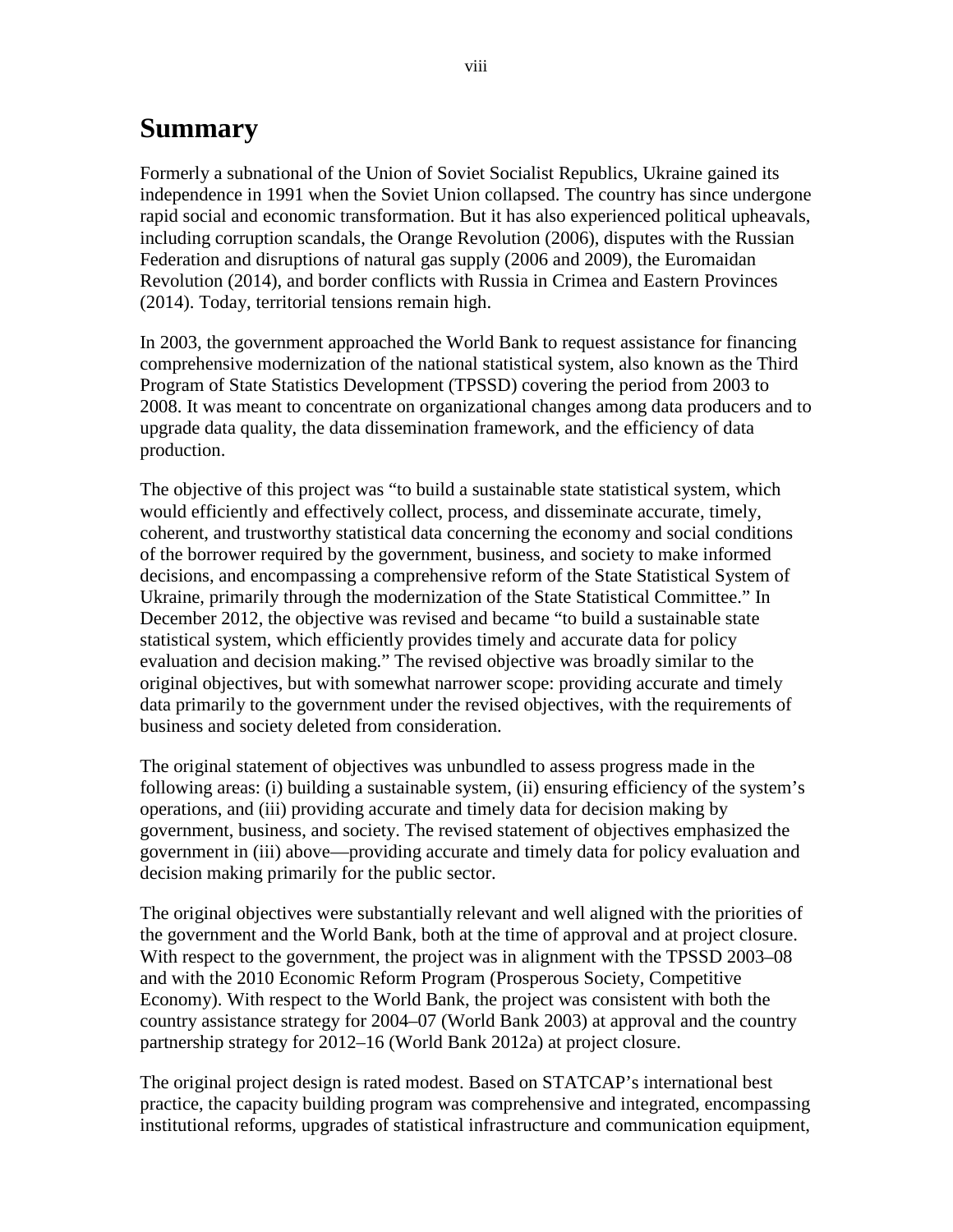data development, and harmonization with international standards as well as funding for project management activities. The assistance was provided to three principal data producers—including the State Statistics Committee of Ukraine (SSCU, which subsequently was renamed the State Statistics Service of Ukraine [SSSU]), the Ministry of Finance, and the National Bank of Ukraine—as well as a major user of official statistics—the Ministry of Economic Development and Trade (MOEDT). The results framework did not adequately spell out some of the dimensions of the outcomes, including (i) operational autonomy and (ii) the needs of government, business, and society.

Following the revision of objectives, the relevance of design is rated substantial. The revision of objectives took place in December 2012, shortly before project closure in December 2013. Some of the outcomes, especially meeting the data needs of the private sector, were no longer applicable under the revised objectives.

Project implementation (2005–13) took place during a time of major social and political turmoil. National emergencies and warfare took a toll on public finance and budgetary allocations to statistical work. In addition, government actions took away operational autonomy of the central statistics office (SSSU) in 2013. SSSU staff's pay scale was eroded by inflation and it became uncompetitive with other public sector agencies. Nonetheless, project activities were largely implemented as planned, but with some delays both at the beginning and at the end of implementation.

The objective of sustainability was modestly achieved under the original and revised objectives. The institutional and organizational reforms improved efficiency and raised the organizational profile of the SSSU. However, many challenges have been encountered including the loss of staff and the lack of resources for staff training and for upgrades of information and communication technology (ICT) equipment. As indicated above, a reversal in the SSSU's status as an autonomous agency occurred near the time of project closure (end of 2013). The SSSU is now a unit of the MOEDT, with the loss of its independence in budgetary control and the ability to set staffing and development priorities. In addition, the resources allocated for statistical work are barely sufficient for day-to-day operations, with no provisions for maintenance, staff training, and equipment.

Progress on the efficiency objective was substantial at project closure and remains substantial today. Organizational restructuring, new enterprise architecture, more advanced data production methodologies, and the availability of ICT equipment reduced staffing needs and costs. The national rollout of the ISDPS system in 2013 added to efficiency gains in data processing.

Progress on the objective of data accuracy and timeliness was substantial at the time of project closure and remains so today. Much of the gains in data quality was derived from the efforts to comply with the European Statistical Code of Practice, which provided a unifying theme for far reaching reforms across the board, including broadening of data coverage, wider use of sampling procedures, greater reliance on sampling frames and business registry, and more advanced techniques for estimating missing information.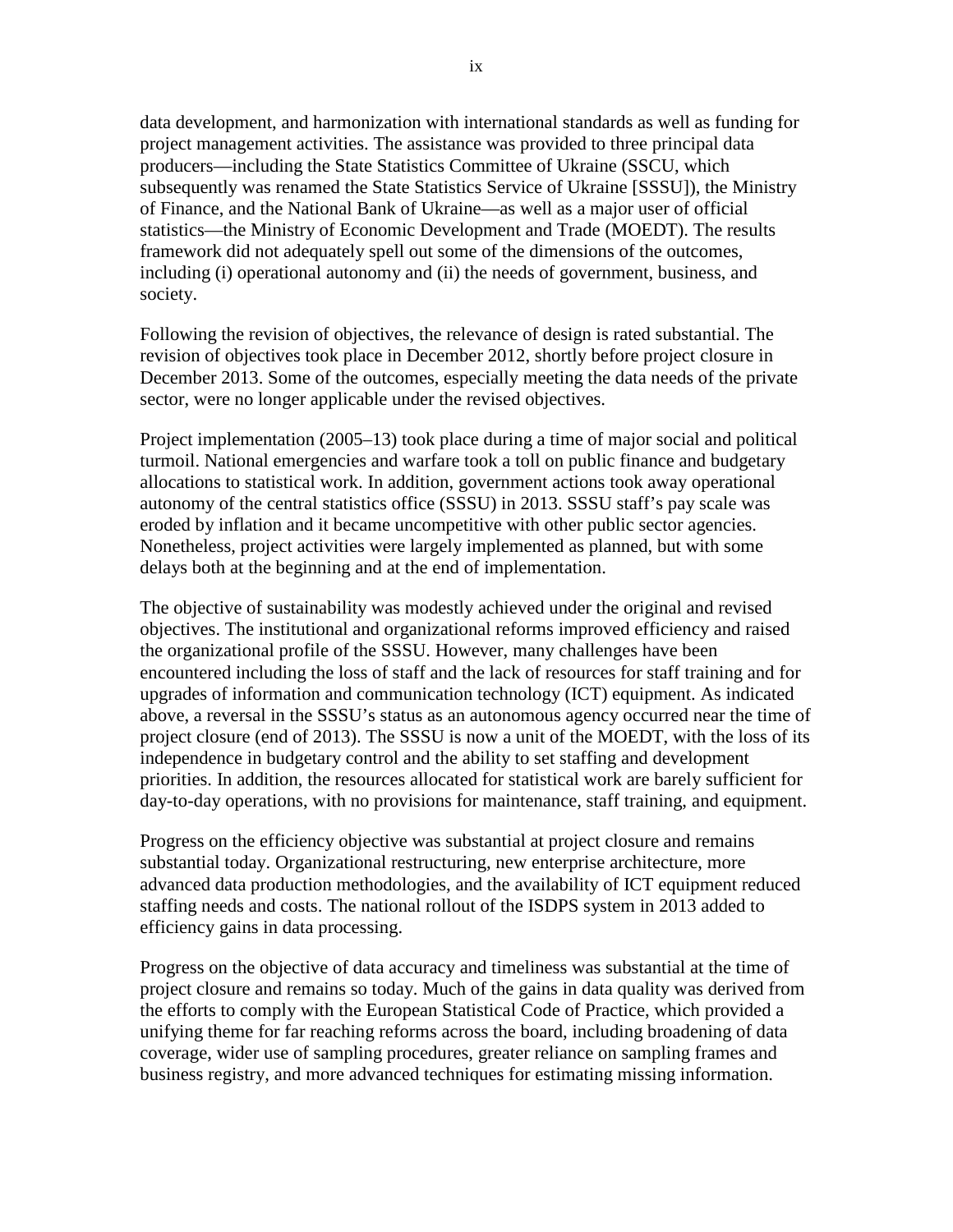Efficiency in the use of project resources is rated substantial. Although no standard costbenefit or rate-of-return analysis was provided, the project (i) adopted cost-saving practices, including pursuing a large procurement of technical assistance with a consortium of national statistical offices instead of multiple small tenders and (ii) showed administrative efficiency, such as relying on one central project implementation unit housed in the implementing agency and maintaining staff continuity to limit handovers of responsibilities.

When assessed against the original objectives, the outcome is rated moderately satisfactory. The relevance of objectives is substantial; relevance of design is modest. The achievement of both the efficiency objective and accuracy and timeliness objective was substantial, but the achievement of the sustainability objective was modest. Efficiency was substantial.

When assessed against the revised objective, the outcome is rated satisfactory. Both the relevance of objectives and design are substantial. The achievement of sustainability objective was modest, but the achievement of both the efficiency objective and accuracy and timeliness objective were substantial. Efficiency remained substantial. The outcome of the operation is rated moderately satisfactory before the revision of objectives and satisfactory after the revision of objectives; the overall outcome is therefore rated moderately satisfactory.

The risk to development outcomes is rated significant, due to the absence of independence of the SSSU and inadequate resources, including uncompetitive pay for staff. In addition, government decisions could also aggravate the risk, as with further delays or rejection of the proposed amendments of the National Law on Statistics.

The performance of the World Bank is rated moderately satisfactory. Quality at entry was moderately satisfactory. It could have been improved by a more realistic assessment of up-front risk and better stipulation of some of the outcomes. Supervision was satisfactory, supervision was carried out as scheduled, procurement and financial management were fully integrated as part of implementation support, and documentation of findings and issues was timely and adequate.

The borrower performance is rated moderately satisfactory. The government's performance was mixed, with strong commitment up front, but its support for the project was weakened by political instability. In addition, the government took away the independence of the statistical office along with its leadership, thereby undermining the sustainability of results. Government performance is rated moderately unsatisfactory. The implementing agency (SSSU), by contrast, worked hard and creatively to find solutions and advance project objectives. The implementation agency's performance is rated satisfactory.

The project offers a few lessons for future World Bank operations:

• Bundling a large number of technical assistance activities into one package for procurement saves time and money. In Ukraine, this approach saved time and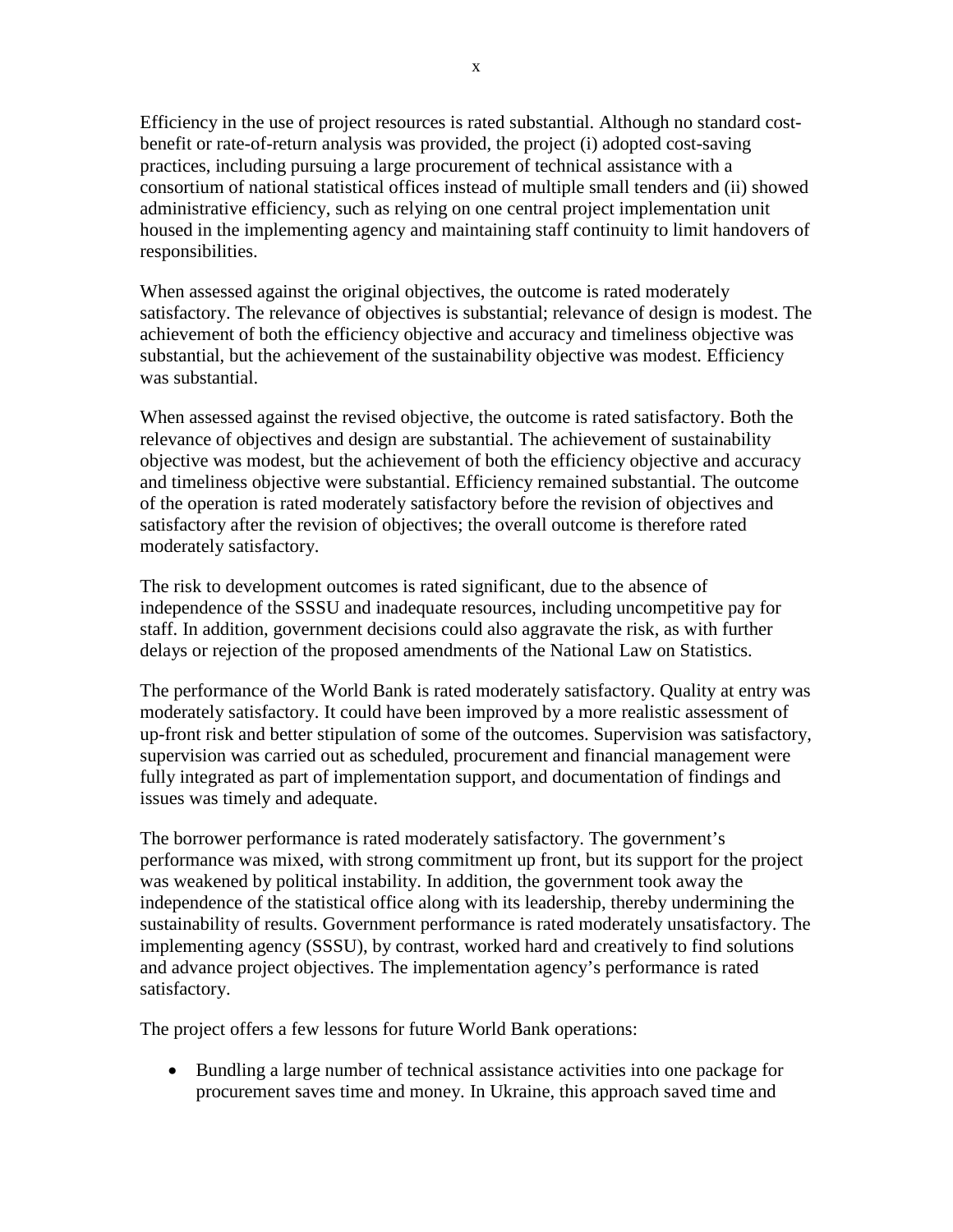money for the participating agencies. Similar arrangements could offer scope for cost saving in other countries.

- There is an argument to be made for long-term engagement in statistical capacity building. While progress is made in one area, deterioration might occur in another. Under the project, much progress has been made on efficiency, accuracy, and timeliness of data, with statistical practices largely harmonized with international standards. On the other hand, operational autonomy of the central statistical agency has been severely compromised by government measures in 2013.
- The national statistical system needs a governing body. One of the key recommendations of STATCAP and part of its template is to establish a governing body responsible for setting strategic direction for the national statistical system as a whole. This omission was unfortunate in the case of Ukraine. Apart from setting strategic direction, the National Statistics Council would be expected to ensure that the prerequisites of such an agency are in place, including its operational autonomy and professional independence.
- Strong safeguards and clear rules for resource allocation and adequate funding for statistics are essential and these were not ensured in the case of Ukraine. In a unitary state like Ukraine, the budgetary priority of statistics is often fragile, reflecting limited demand for, and limited use of, statistics.

Auguste Tano Kouame **Director** Human Development and Economic Management Independent Evaluation Group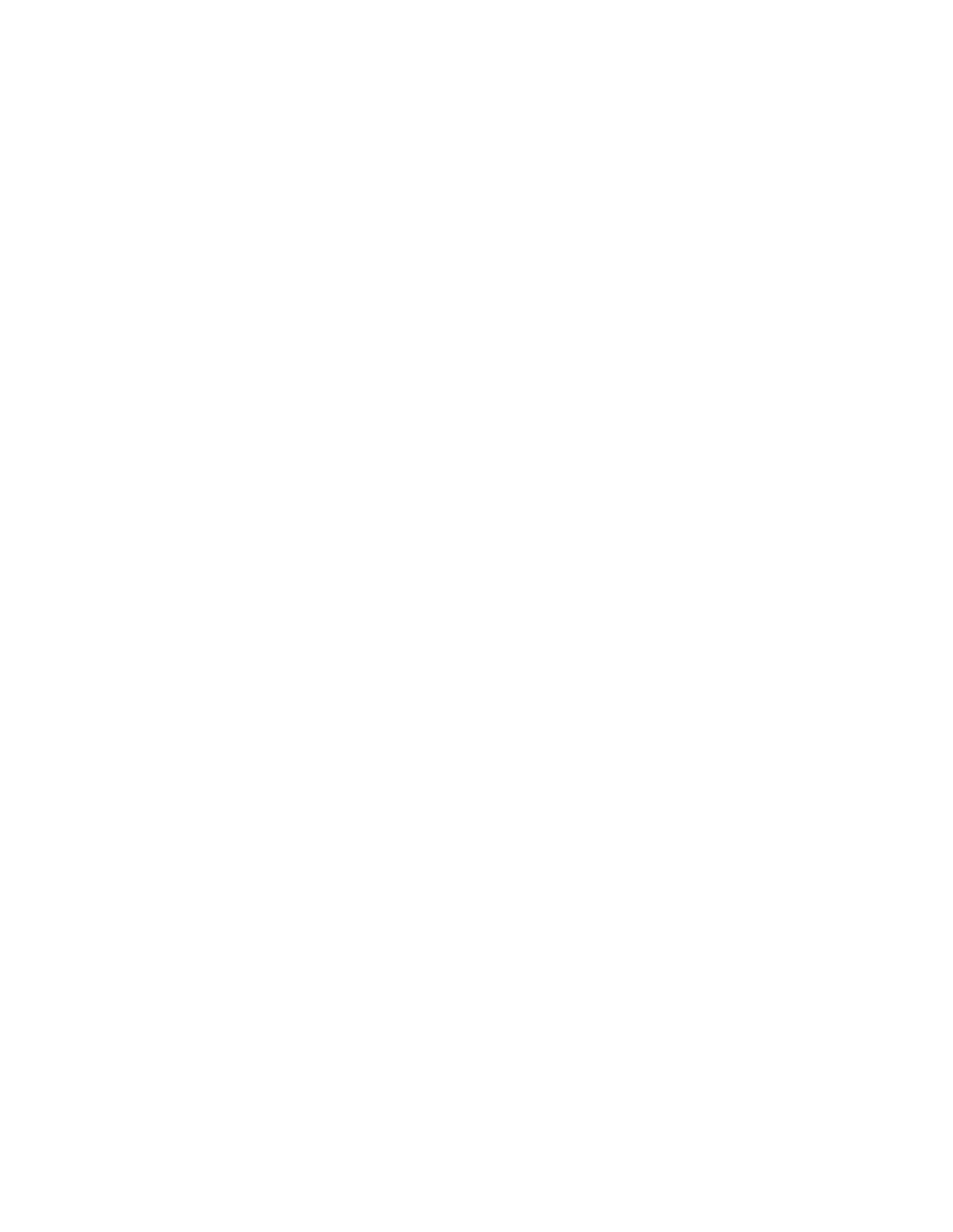## <span id="page-14-0"></span>**1. Background and Context**

### <span id="page-14-1"></span>**Country Background**

 $1.1$ Ukraine is a democracy and unitary (as distinct from federal) republic, with a popularly elected president serving as the head of state. The cabinet of ministers, headed by the prime minister, make executive decisions and is accountable to the legislature. With a population of 42.6 million (2016), Ukraine is the second-largest country in Europe and has been known as the breadbasket of the world because of its exceptionally fertile farmlands (known as "black soil").

1.2 Formerly a subnational of the Union of Soviet Socialist Republics, Ukraine gained its independence in 1991, when the Soviet Union collapsed. The country has since undergone rapid social and economic transformation. But it has also experienced political upheavals, including corruption scandals, the Orange Revolution (2006), disputes with Russia and disruptions of natural gas supply (2006 and 2009), the Euromaidan Revolution (2014), and border conflicts with Russia in Crimea and Eastern Provinces (2014). Today, territorial tensions remain high, with the risk of more violence flaring up.

## <span id="page-14-2"></span>**Project Context**

 $1.3$ In the early 1990s, when Ukraine began its policy reforms in transition toward a market economy, it had a statistical system that was designed for central planning and relied on full coverage of data collected through administrative mechanisms. The statistical program was determined by users' demands involving production quotas for all (state-owned) enterprises in the country. The statistical system lacked skilled personnel and modern equipment. Methodologies and coverage of data production did not comply with international standards.

Over the years, the government of Ukraine progressively transformed its 1.4 statistical practices. The first stage of reforms (1993–97) targeted the system of national accounts, balance of payments, foreign trade, banking, and labor market statistics. Emphasis was placed on collecting data on the financial conditions of enterprises and organizations, including creating a Unified State Register of Enterprises and Organizations of Ukraine. New classifications and data coding were introduced, price indexes were calculated in accordance with international standards, and the central statistics office–the State Statistics Service of Ukraine (SSCU)—began to introduce the use of sampling methods (World Bank 2004b, 115).

 $1.5$ The second phase of reforms (1998–2003) began to modify the approach of data producers, making them more responsive to market demands and more compliant with international standards. Technical assistance was provided by a broad range of external partners, including International Monetary Fund, to comply with its special data dissemination standard; EUROSTAT, under its Technical Assistance to Commonwealth of Independent States program; and the Swedish International Development Cooperation Agency (Sida), among others.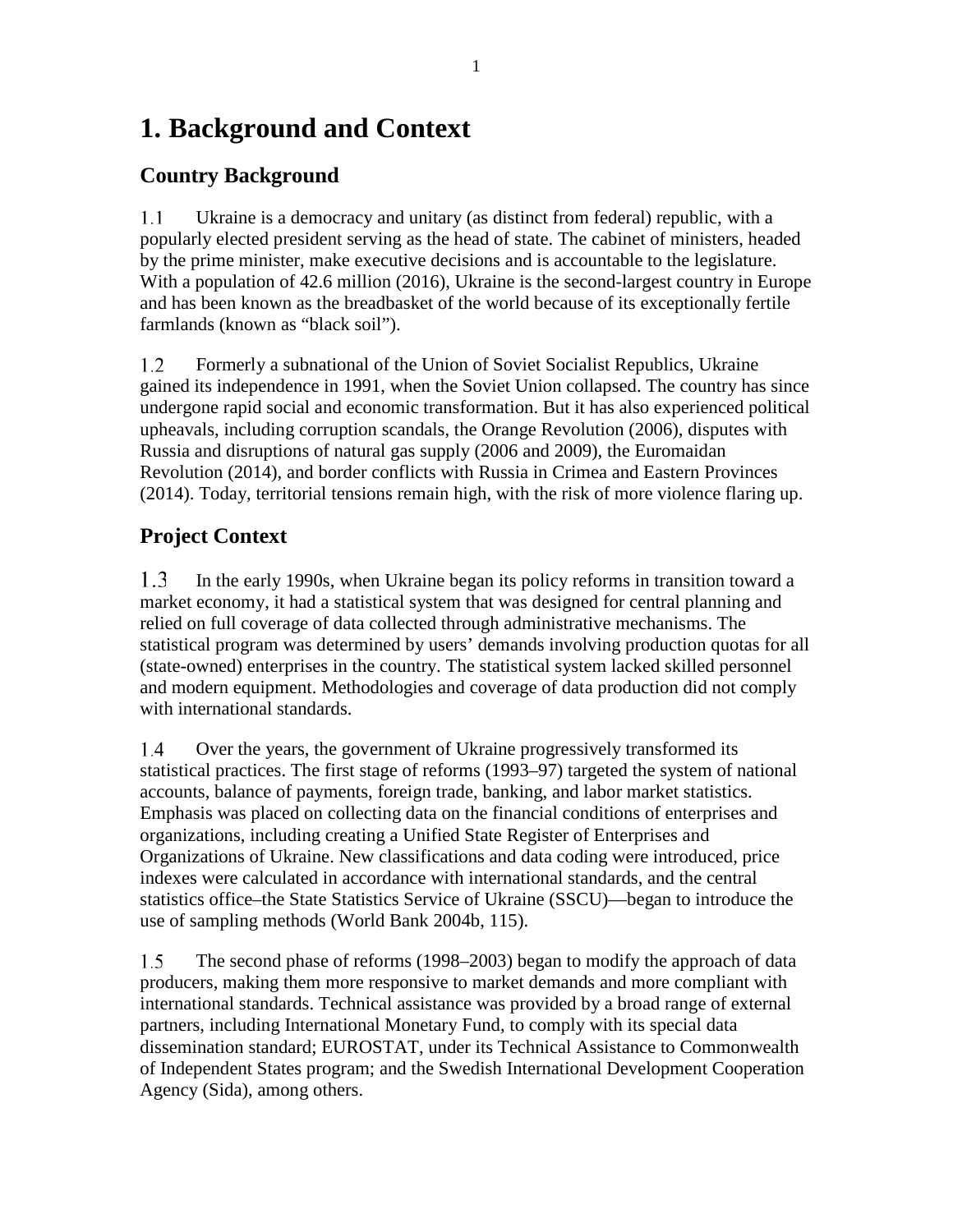In April 2002, the International Monetary Fund conducted a review of the 1.6 observance of standards and codes for the data module. The coverage, timeliness, and periodicity of the main economic datasets were deemed to meet the requirements of the special data dissemination standard. In January 2003, Ukraine became the first country in the Commonwealth of Independent States to subscribe successfully to the special data dissemination standard.

1.7 Later that year, the government approached the World Bank to request assistance for the financing of comprehensive modernization of the national statistical system— the Third Program of State Statistics Development (TPSSD)—covering the period 2003–08. It was meant to streamline the organizational structure among data producers and upgrade data quality, the data dissemination framework, and the efficiency of data production.

1.8 The government's request came at a propitious time. The global community was becoming better aware of the need to upgrade and increase the supply of relevant statistics. Quality data was sought in the quest to improve policy making, enhance governance, and monitor progress. The World Bank was playing a key role in advancing this agenda. In 1999, the Partnership in Statistics for Development in the 21st Century was founded in the context of the United Nations Conference on Trade and Development.

 $1.9$ Soon thereafter, a pool of resources for statistical capacity building was established by the World Bank to provide grants for this purpose. A key eligibility condition under the Statistical Capacity Building Program (STATCAP) was a commitment on the part of the government to implement a nationally owned statistical master plan based on a sound development strategy. Ukraine's TPSSD met the requirement.

## <span id="page-15-0"></span>**2. Objectives, Design, and Relevance**

## <span id="page-15-1"></span>**Objectives**

 $2.1$ The objective of the project, as stated in the loan agreement, was "to build a sustainable state statistical system which would efficiently and effectively collect, process, and disseminate accurate, timely, coherent, and trustworthy statistical data concerning the economy and social conditions of the borrower required by the government, business, and society to make informed decisions, and encompassing a comprehensive reform of the State Statistics System of Ukraine, primarily through the modernization of the State Statistics Committee" (World Bank 2004a, 15).

 $2.2\,$ In the project appraisal document (PAD; World Bank 2004b), the project objective was largely the same: "to build a sustainable state statistical system which efficiently provides timely and accurate data for policy evaluation and decision making." The project was to support the implementation of a broad-based poverty reduction strategy to attain job-creating, sustainable economic growth in Ukraine by making available a steady supply of trustworthy and readily available social and economic statistics needed for policy making and monitoring purposes.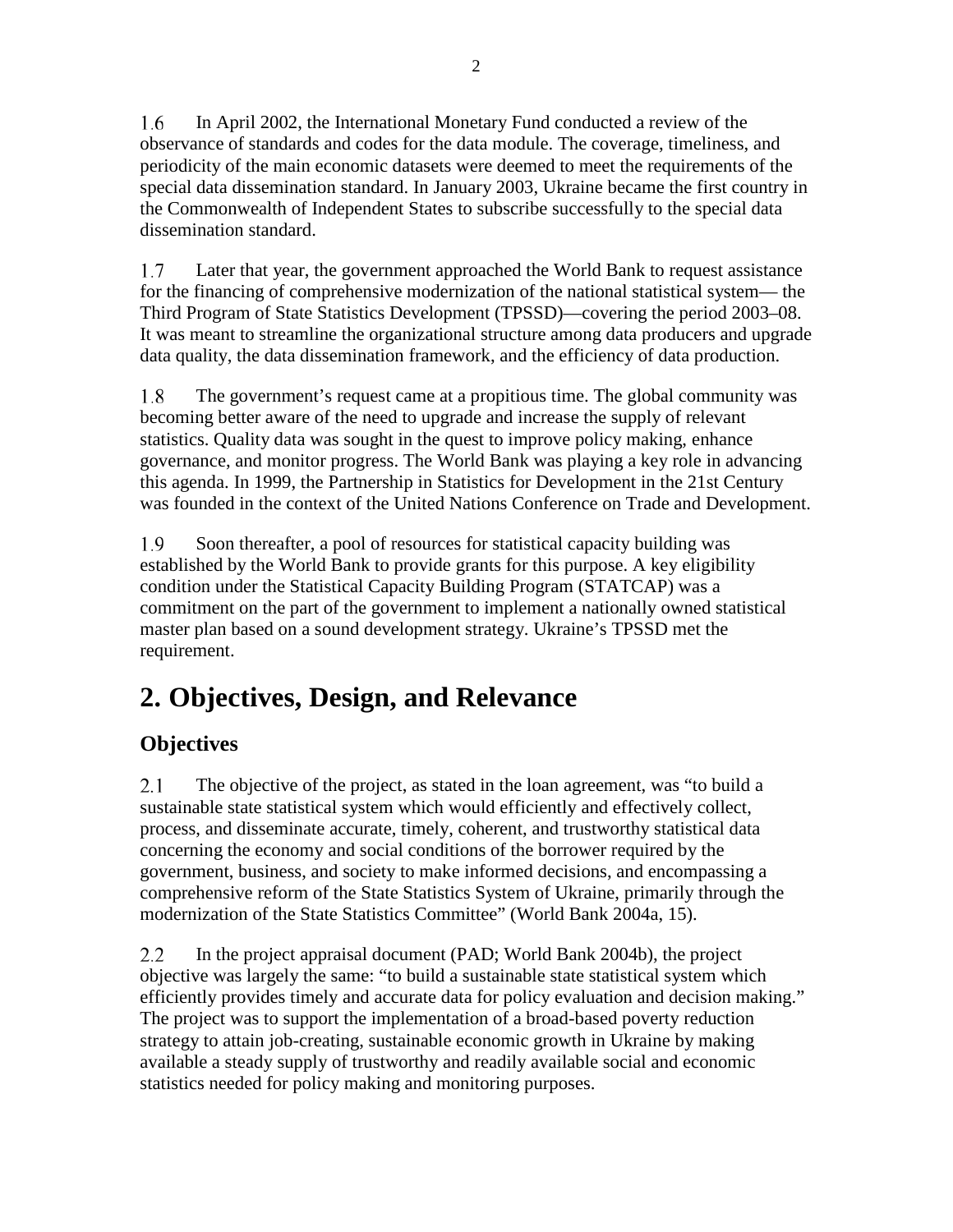$2.3$ For the Additional Financing, the statement of objectives was formally revised. The new objective was "to build a sustainable state statistical system which efficiently provides timely and accurate data for policy evaluation and decision making." This revised objective was approved by the Board in December 2012. The revision removed the discrepancy between the statements of objectives in the loan agreement and PAD.

2.4 Following the practice of the Independent Evaluation Group, this report uses the statement of objectives in the loan agreement as the basis for assessment. The report will also unbundle the statement of objectives by examining the progress made in the following areas:

- building a sustainable statistical system through comprehensive reforms and modernization of the institutions (sustainability objective);
- ensuring efficiency of the system's operations (efficiency objective);
- providing accurate and timely data for decision making by government, business, and society (accuracy and timeliness objective).<sup>[1](#page-34-1)</sup>

 $2.5^{\circ}$ However, with the revision of objectives in December 2012, Independent Evaluation Group methodology calls for an assessment of the project against the revised objectives. Specifically, the original and revised objectives are assessed separately. The overall outcome is rated as the average of the two assessments, as discussed in appendix B.

2.6 The revised objectives are unbundled as follows:

- building a sustainable state statistical system (sustainability objective);
- ensuring the efficiency of the system's operations (efficiency objective);
- providing accurate and timely data for policy evaluation and decision making, primarily for the public sector (accuracy and timeliness objective).

2.7 Thus, the requirements of business and society that were explicit in the original objectives were deleted from the revised objectives.

## <span id="page-16-0"></span>**Relevance of Objectives**

2.8 The objectives of the project, before and after the revision in 2012, were well aligned with the strategies of the government and the World Bank, both at the time of approval and at closure. The project was based on the government's Strategic Master Plan or the TPSSD for 2003–08 developed by the State Statistics Committee of Ukraine  $(SSCU)$ .<sup>[2](#page-34-2)</sup> The Master Plan entailed a comprehensive and integrated program of modernization, including upgrading the skills and deployment of its workforce, acquiring information and communication technology (ICT) equipment, and expanding the coverage of various data domains, as well as improving the reliability and timeliness of data. An overarching theme was harmonization with European standards, and thus improving Ukraine's chances of becoming a member of the European Union (EU). At project closure, the government's Economic Reform Program of 2010 (Prosperous Society, Competitive Economy), which emphasized the role of transparency and strong institutions, was also supported and enhanced by the project.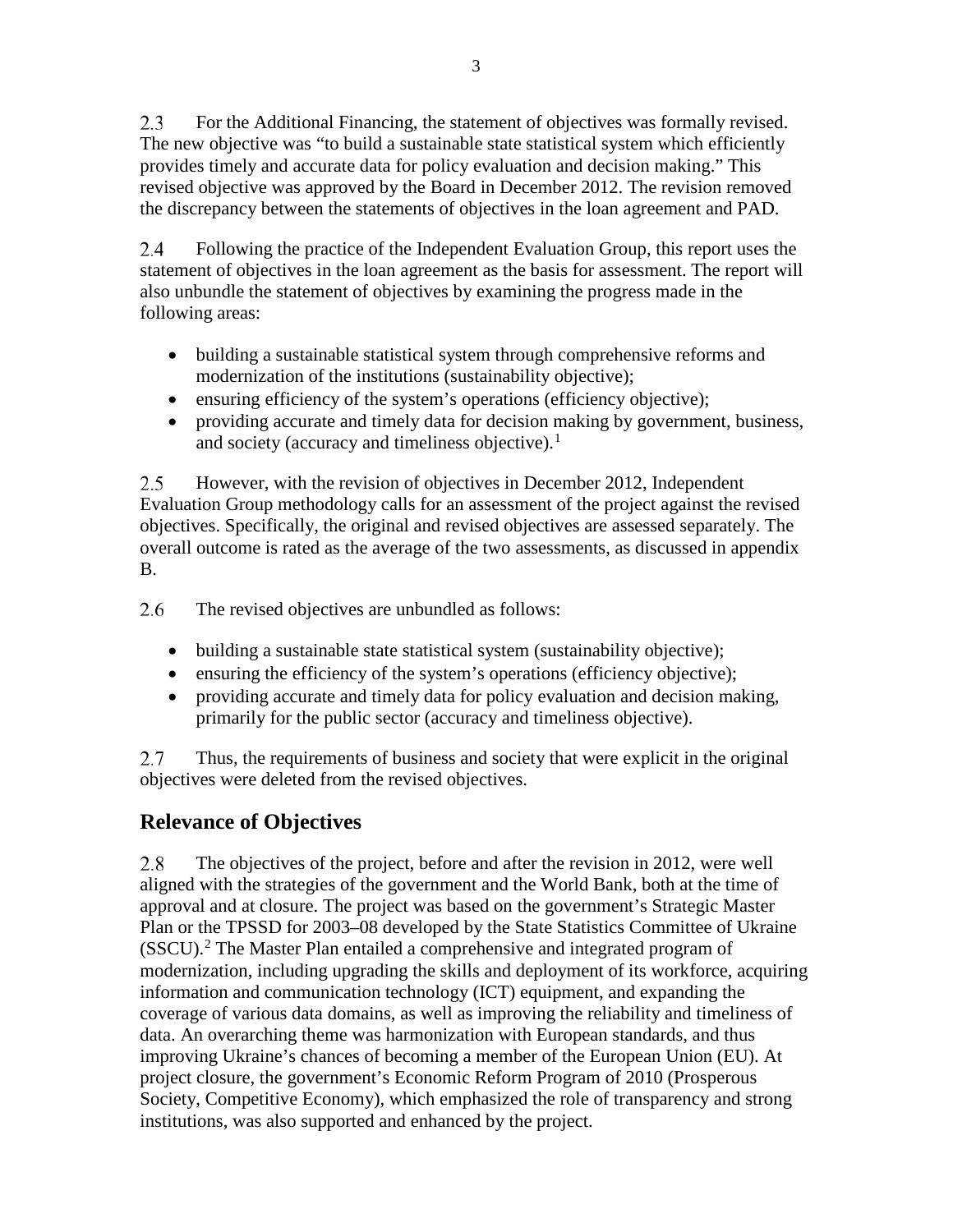2.9 At approval, the World Bank Group considered it a priority to improve the accountability of government—one of seven long-term goals identified by the country assistance strategy for FY2004–07. "Strengthening institutional capacity to collect and process timely and accurate data" was explicitly linked to improvements in service delivery and greater accountability of the government (World Bank 2003, 6, para. 16). At project closure, the country partnership strategy of the World Bank for 2012–16 stated explicitly the intent to address the remaining infrastructure needs of the state statistical system (World Bank 2012a, 21, para. 83).

2.10 The narrower scope of the revised objectives reduces the number and scale of potential beneficiaries, but does not reduce their relevance.

2.11 The relevance of objectives is rated substantial both before and after the revision.

### <span id="page-17-0"></span>**Design**

#### **COMPONENTS**

- $2.12$ The project was designed as an investment loan with six components.
	- **Component 1** (approval \$3.91 million, actual \$0.67 million) was to focus on organizational management and modernization of the SSSU. It had subcomponents that aimed at increasing the efficiency of collecting, processing, storing, and disseminating data. It also had subcomponents aimed at restructuring the SSSU to modernize its management; reducing staffing and statistical activities of the oblast and rayon levels, which was still designed for monitoring centrally planned production; establishing modern financial, human resource, document management, and quality management systems; establishing statistical training centers for continuous professional development; responding to the needs of users through user surveys and user education; improving dissemination; and establishing a National Statistical Council comprised of public and private representatives.
	- **Component 2** (approval \$0.85 million, actual unknown, but a total of \$4.95 million was recorded for components 2 and 3 combined) to improve statistical infrastructure. Its four subcomponents sought to establish a full-scale household sample frame, create a statistical business register, adopt a unified classification system for data, and improve the legislative basis of the state statistical system.
	- **Component 3** (approval \$7.17 million, actual unknown, with a total of \$4.95 million recorded for components 2 and 3 combined) was the second-largest component at approval. Its aim was to introduce upgrades to existing data collection methods in terms of production, periodicity, and standards. Upgrades included reducing the lengths of survey questionnaires, introducing a multipurpose household survey, consolidating requests into integrated annual surveys, and adopting international standards for major data domains (including economic data).
	- **Component 4** (approval \$0.87 million, actual \$0.77 million) aimed to improve the overall capacity (e.g., hardware, software, methods) of the Ministry of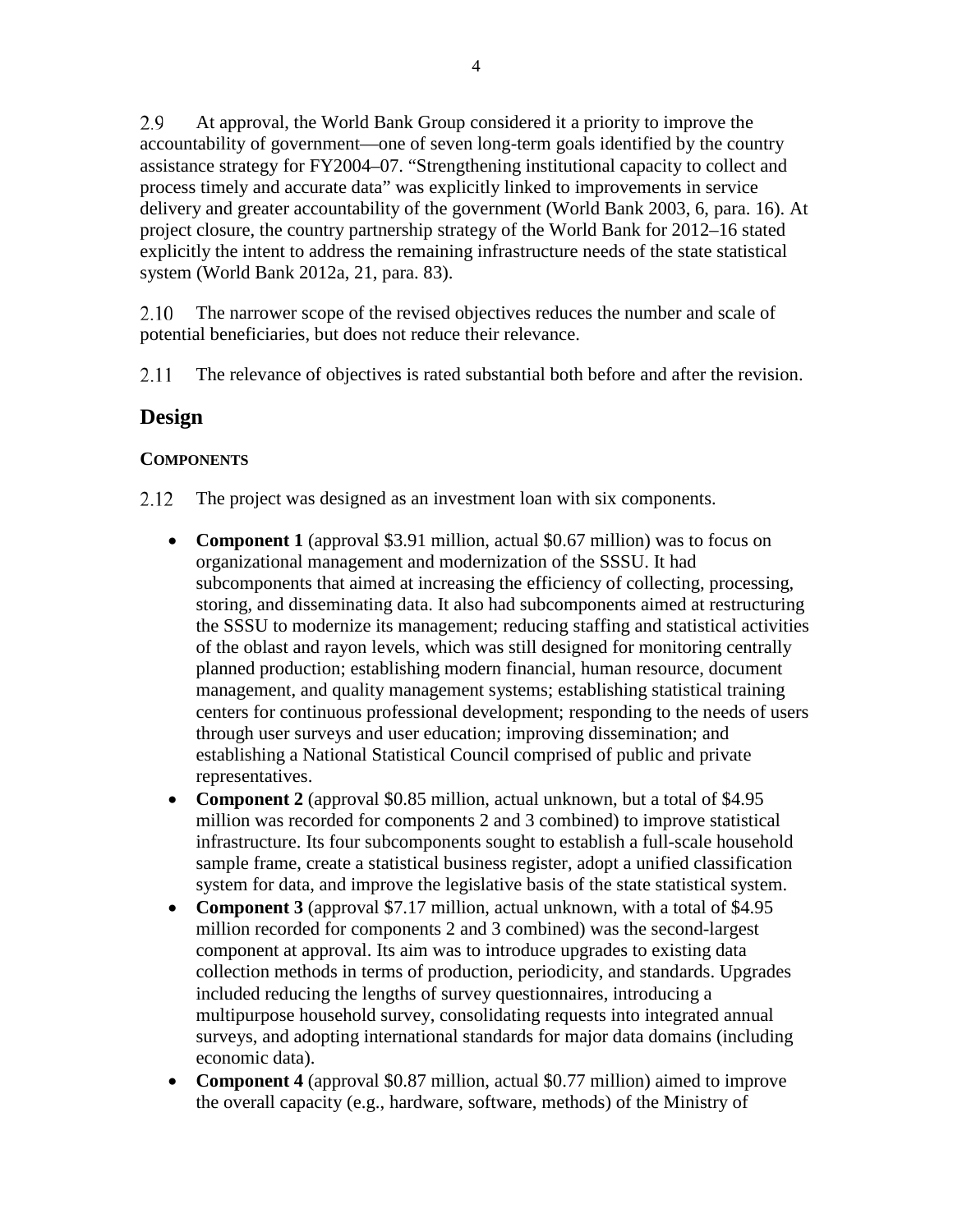Economic Development and Trade (MOEDT) to produce economic forecasting and analysis and to use these tools in decision making.

- **Component 5** (approval \$22.84 million, actual \$34.07 million) was intended to upgrade the information and communication technology (ICT) infrastructure of the SSCU including hardware and software; internal networks; database management and processing; data security, archiving and confidentiality; and data dissemination. SSCU staff were also to be trained to use modern ICT equipment.
- **Component 6** (approval \$1.04 million, actual \$1.38 million) was to provide support for the project implementation unit (PIU) housed in the SSCU.

## <span id="page-18-0"></span>**Relevance of Design**

2.13 The choice of investment lending as the instrument to advance project objectives—primarily training and acquisition of statistical and information communications infrastructure—was appropriate. The provision of financial resources helped the statistical system alleviate binding constraints.

2.14 The approach followed by the project was based on the international best practice as recommended under the STATCAP program. The results framework encompassed a large array of improvements to be achieved under the project, including organizational and legislative reforms; statistical infrastructure; data coverage and reliability; capacity for data use and analysis at the MOEDT; and efficiency of statistical processes (data collection, transmission, and dissemination). These expected results were to be supported by a well targeted and integrated program of actions, including substantial funding, technical assistance, training, and backstopping of international partners.

2.15 The project did not systematically adhere to all of the STATCAP recommendations. Some of the key outcomes expected, as well as the associated causal chains, were not adequately stipulated:

- institutional design of the system, including its governing body and professional independence;
- timeliness of data release;
- data requirements of business and society, i.e., the needs outside the public sector; and
- attributes of the data dissemination framework, including the choice of media and disclosure of anonymized micro datasets.

2.16 There were shortcomings in design and scope for improvements. The revised objectives corrected the omission in the results framework that did not support some of the outcomes (particularly the data needs of businesses and society at large) envisaged in the original objectives.

2.17 The relevance of design is rated modest under the original objectives and substantial under the revised objectives.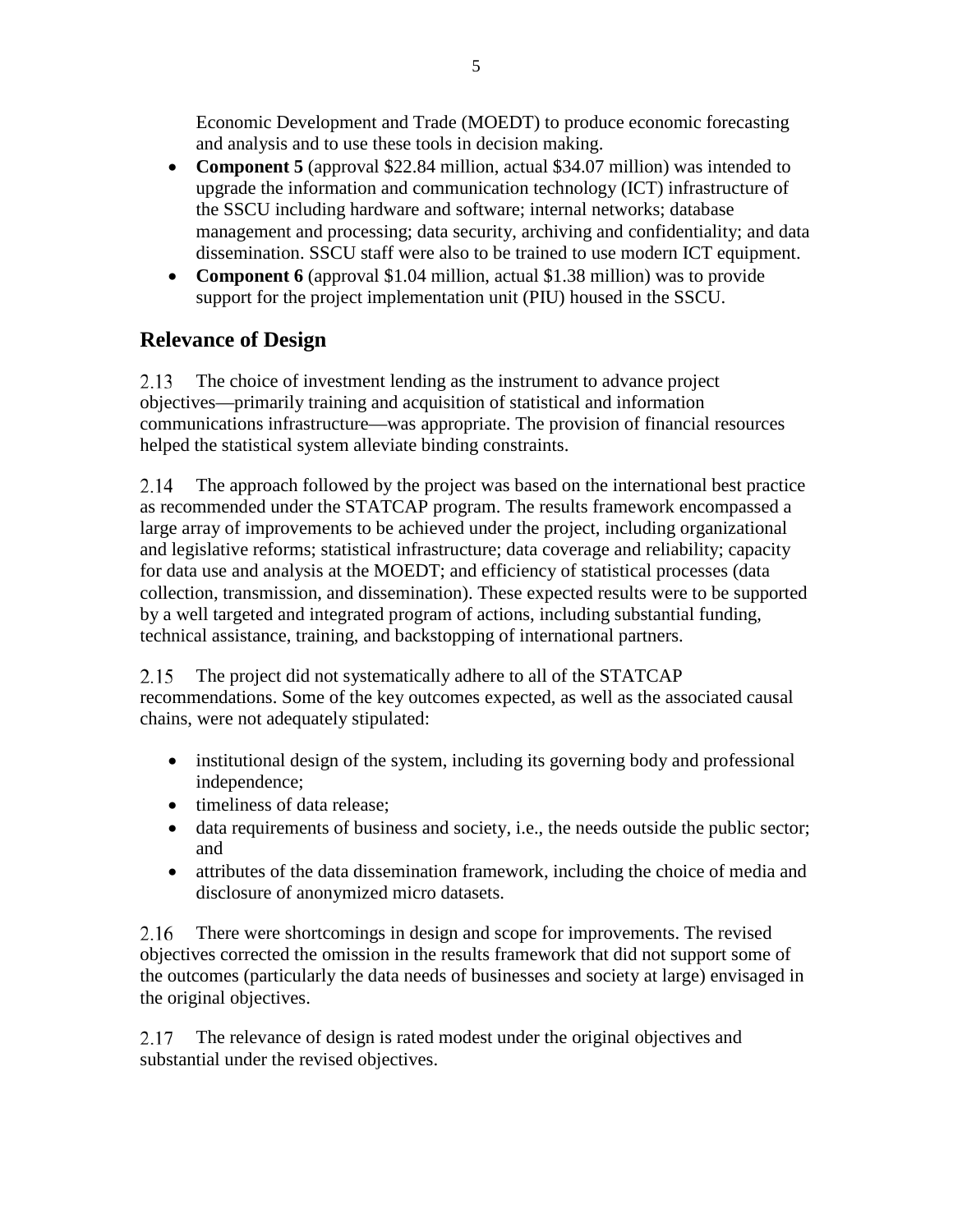## <span id="page-19-0"></span>**3. Implementation**

 $3.1$ The project was approved by the Board on March 25, 2004, and the loan agreement was signed on July 15, 2004, but due to delays in the ratification by parliament, the loan did not become effective until June 15, 2005. The project was originally scheduled to close on December 31, 2009, but was extended several times. The first extension was granted for one year (to December 2010) due to initial delays in the ratification of the loan agreement. The second extension (December 2010–December 2012) was made because of delays in the procurement of advanced IT hardware and services required for the integrated statistical data processing system (ISDPS). Finally, the third extension of one year to the end of 2013 was made to allow for the national rollout of the ISDPS.

 $3.2$ The objective of the project was formally revised in December 2012, when the Board approved the Additional Financing for the project (Loan Number 8224-UA). The government's request for increased funding was prompted by the need to launch the ISDPS, which was completed at a time of severe shortfalls in budgetary allocations. The change in objectives involved the support to be given to the private sector ("business and society"), which was envisaged in the original objective, but was later removed from the revised objective (see section 2).

 $3.3$ The implementing agency for the project was the SSCU, which was later renamed State Statistics Service of Ukraine (SSSU) in 2013. The Ministry of Finance, National Bank of Ukraine (NBU), and the MOEDT were project beneficiaries with programs designed for their own needs. A PIU was established within the SSCU to manage and coordinate project implementation of all the beneficiaries: MOEDT, Ministry of Finance, NBU, and SSSU. An Inter-Agency Working Group was also created (by the cabinet of ministers) as a higher-level coordinating body to monitor results and provide remedial actions.

 $3.4$ At appraisal, the total project cost was estimated to be \$37.94 million, of which \$32 million would be financed by the World Bank and \$5.94 by borrower contributions. Additional Financing of \$10 million was granted in December 2012. Actual total cost at project closure was \$45.19 million, financed by a loan of \$42 million from the World Bank and a contribution of \$3.19 million from the borrower.

### <span id="page-19-1"></span>**Implementation Experience**

 $3.5$ The project was implemented during a time (2005–13) when the country suffered from social turmoil and political instability. These upheavals brought about economic distress and fiscal stringencies that affected the entire public sector, entailing budget and staff cuts, along with insufficient funding for conducting day-to-day business. In the case of the SSSU, there were additional setbacks at the agency level, as discussed below. Despite the surrounding turbulence, the project was largely implemented as planned, except for some delays and a few shortfalls in outputs.

3.6 During the project's life, the SSSU was also supported by many international partners. Among the most important were the EU,<sup>[3](#page-34-3)</sup> International Monetary Fund, and the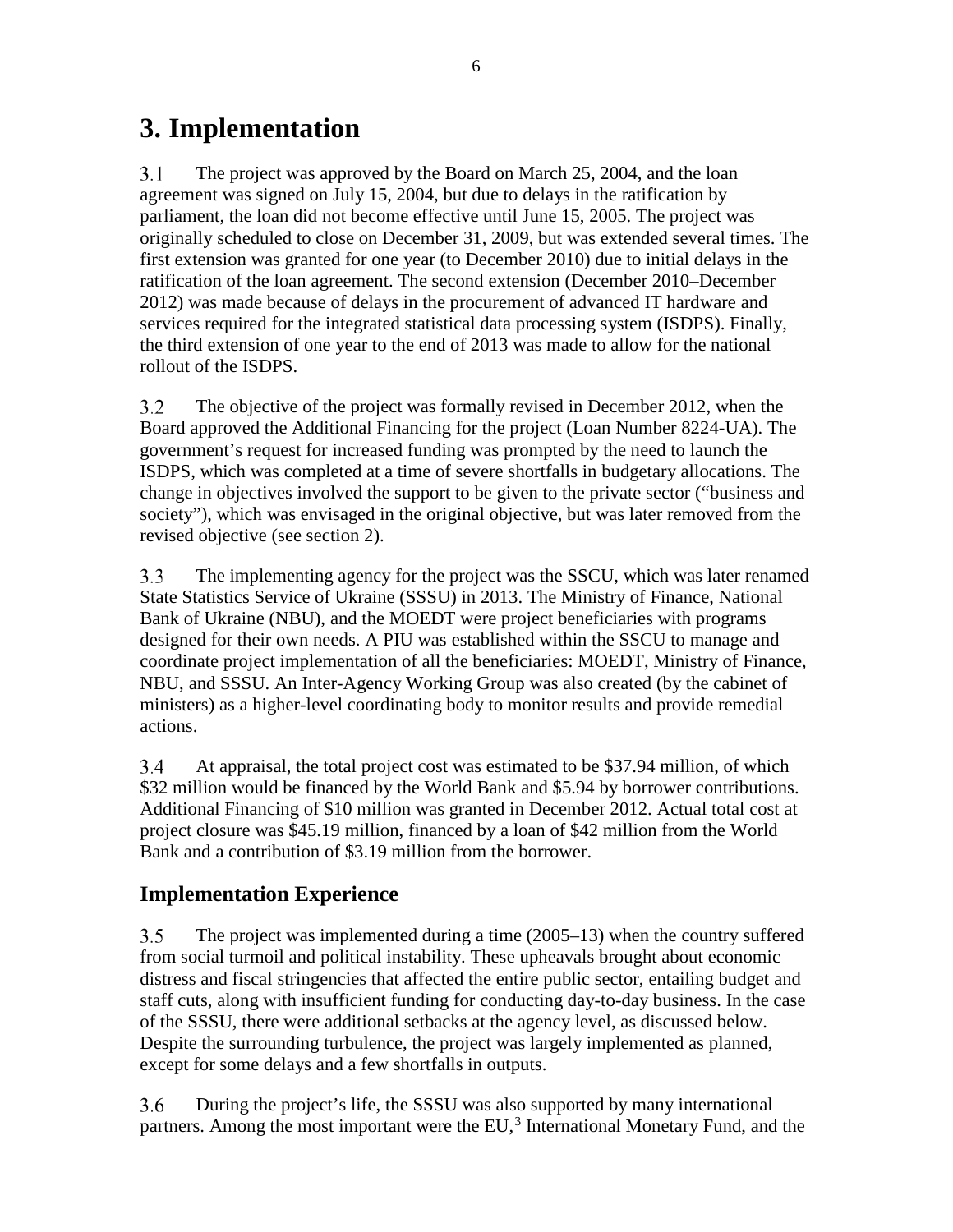U.K. Department for International Development. They provided technical assistance essential for the government's modernization efforts including harmonization of standards, improvements in data quality and statistical operations, along with backstopping, assessment services, and periodic peer reviews. None of these partners, however, offered financial assistance to support work programs and investments. The World Bank was the exception, with the Development of State Statistics System for Monitoring Social and Economic Transformation (DEVSTAT) project providing what was not available from the government or other partners.

3.7 For more than five years, financial support from DEVSTAT enabled the SSSU to carry out its work program and invest in capacity building. In 2011, it became clear that budgetary allocations would not be adequate to support the planned nationwide rollout of a new data production capability (the ISDPS), after a pilot module was tested. The government requested additional funding of \$10 million to cover the shortfalls. In November 2012, the World Bank approved the Additional Financing requested. Nonetheless, the tight budget created a delay in some of the activities. The deadline was thus extended by one year to December 2013.

3.8 In 2013, the cabinet of ministers decided to reorganize and consolidate some of the agencies, including placing the SSCU under the jurisdiction of the MOEDT and renaming it the SSSU. Under the new arrangement, the SSSU would report to the Minister of the MOEDT and seek approval for its work program, including its budget, operational procedures, and statistical methodologies. Thus ended the operational autonomy and professional independence that the SSCU had enjoyed since 1993.

3.9 Furthermore, following the Euromaidan Revolution in early 2014, the parliament approved new legislation (the "lustration law") disqualifying from public service any senior officials, including agency heads and deputies, who had served under the Yanukovych presidency (2010–14). As a result, the SSSU lost its most senior leaders. It was a major blow to an agency that had also suffered an erosion of its most talented staff due to an uncompetitive pay scale.

#### **SAFEGUARDS COMPLIANCE**

3.10 The project financed organizational reforms, staff training, new data collection mechanisms, and modern ICT equipment and software. No safeguard policies were triggered. The project's environmental rating was Category C.

#### **FINANCIAL MANAGEMENT AND PROCUREMENT**

3.11 No significant irregularities were found during project implementation. Early on, the SSSU was unable to recruit a financial manager for the PIU. Financial management was rated moderately unsatisfactory in 2007, but was upgraded a year later to moderately satisfactory. Acceptable audit reports were late on a few occasions. The procurement plan was initially deemed too complex but was later significantly revised.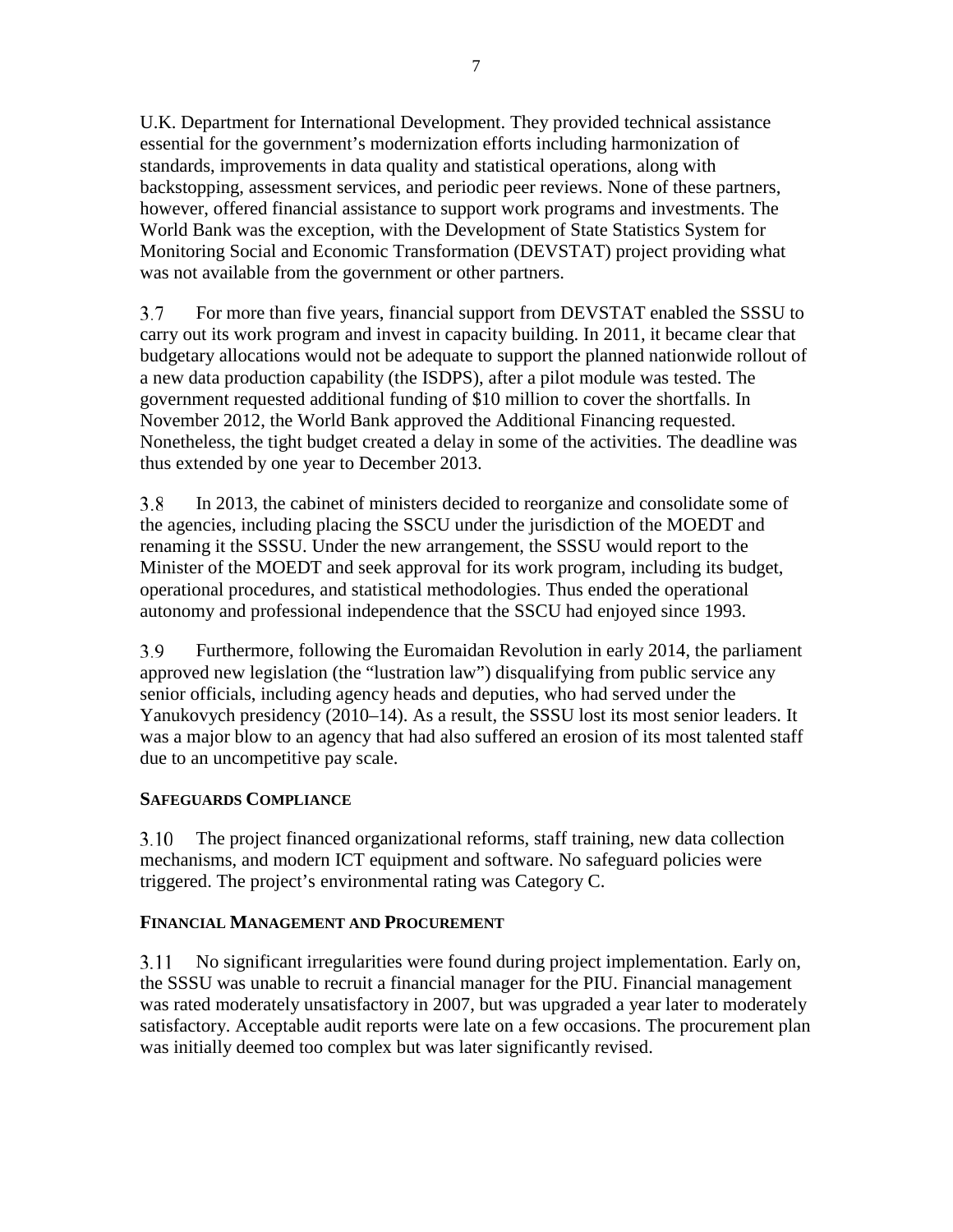## <span id="page-21-0"></span>**4. Achievement of the Objectives**

 $4.1$ The project had the following original objectives:

- building a sustainable state statistical system (sustainability objective);
- ensuring the efficiency of the system's operations (efficiency objective);
- providing accurate and timely data for policy evaluation and decision making primarily for the government, business, and society (accuracy and timeliness objective).

 $4.2$ In December 2012, these objectives were formally revised. The new objectives were "to build a sustainable state statistical system which efficiently provides timely and accurate data for policy evaluation and decision making." As indicated above, the revised objectives could be subdivided into the following:

- building a sustainable state statistical system (sustainability objective);
- ensuring the efficiency of the system's operations (efficiency objective);
- providing accurate and timely data for policy evaluation and decision making primarily for the public sector (accuracy and timeliness objective).

4.3 This section reviews progress in achieving project objectives. Efficacy of the project is rated in two separate stages. First, it is rated against the original objectives; and second, against the revised objectives.

### <span id="page-21-1"></span>**Assessing Achievements against the Original Objectives**

### **OBJECTIVE 1: SUSTAINABILITY**

4.4 When the project started, the SSCU, (which was later renamed SSSU) was already an autonomous public sector agency with its own budget and operational autonomy. The comprehensive reform program undertaken as part of STATCAP was designed to build sustainability of the SSSU. Sustainability was implicitly linked to the wide-ranging program encompassing institutional reforms and modernization, raising the organizational profile and public awareness of statistical services, and improving operational efficiency.

### *Outputs*

- 4.5 The major outputs delivered included the following:
	- creating press centers equipped with video conference facilities to engage external partners, data sources, and data users. The facilities were primarily for public relations but they also enabled the SSSU to improve efficiency by reducing the number of business trips;
	- simplifying the contents and reducing of the number (from 181 to 26) of survey forms and questionnaires;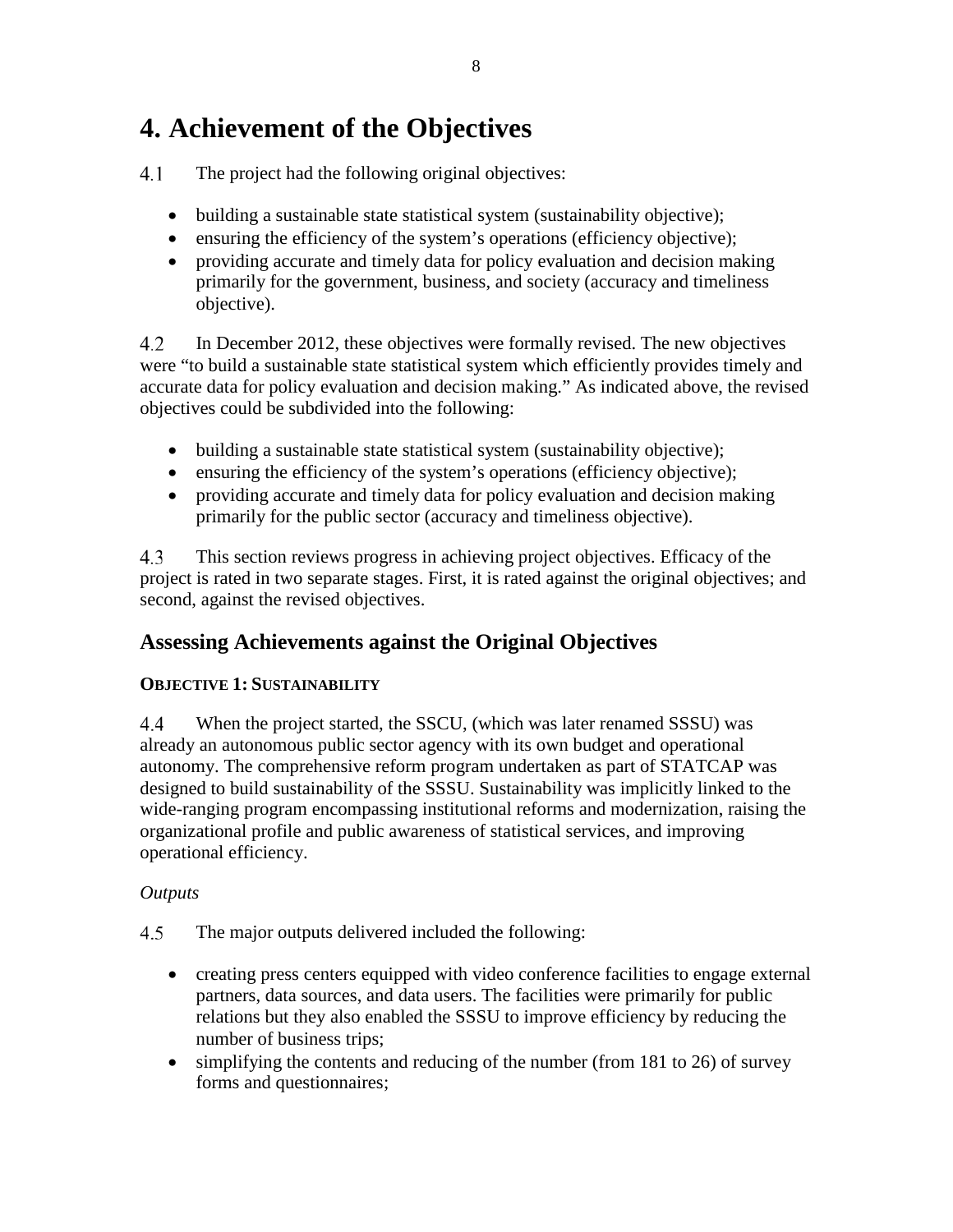- engaging data users through workshops organized for data users of different statistical domains. Multiple workshops have been held annually since the project became effective;
- training staff with an emphasis on proficiency in the English language and translation of European standards, manuals, and statistic codes of practice for use by central staff; and
- establishing new online "help desks" and consultation centers to provide guidance and clarifications to data users.

#### *Outcomes*

- 4.6 The outcomes attributable to the project included the following:
	- Relations with respondents and other stakeholders improved as the burden of reporting and processing diminished. The change was illustrated by a reduction in the number of required forms by 12 percent under the project, while the response rate rose from 72 percent to more than 80 percent.
	- Accessibility of data was facilitated, to some extent, as more websites and e-mail services became available to staff in all regional offices.
	- Visibility of the statistical office rose through wider engagements with the public, through seminars at regional and district offices and through online data dissemination and consultations. Users' satisfaction surveys, however, were not being carried out annually.
	- Operational effectiveness was enhanced by new certification of 892 professional staff and by an increase of 29 percent in statistical domains that achieved full compliance with EU statistical standards.
	- Modernization of organizational management was carried out, as new and better qualified managers were recruited, more training made available, and a new management information system developed for human resource and time management.
	- Improvements in operational efficiency and data quality, as discussed below, resulted from the program supported by the project.

4.7 Together, the outcomes contributed to the credibility and sustainability of the statistical office.

4.8 When the project closed at the end of 2013, much progress had been made in raising institutional capacity and sustainability of the state statistical system. Since then, however, a reversal in institutional capacity has occurred, including

- **Decline in operational autonomy**. As discussed in section 3 above, operational autonomy of the SSSU, the principal statistical office, was significantly compromised in 2013, when the agency was subordinated to the MOEDT, with the loss of control over its own budgets, staffing, and managerial decisions on statistical operations.
- **Uncompetitive pay**. Despite demanding professional requirements for staff, the SSSU has not been able to offer competitive salaries. Its pay scale is restricted by its legacy status of an autonomous agency. Today, the SSSU reports to the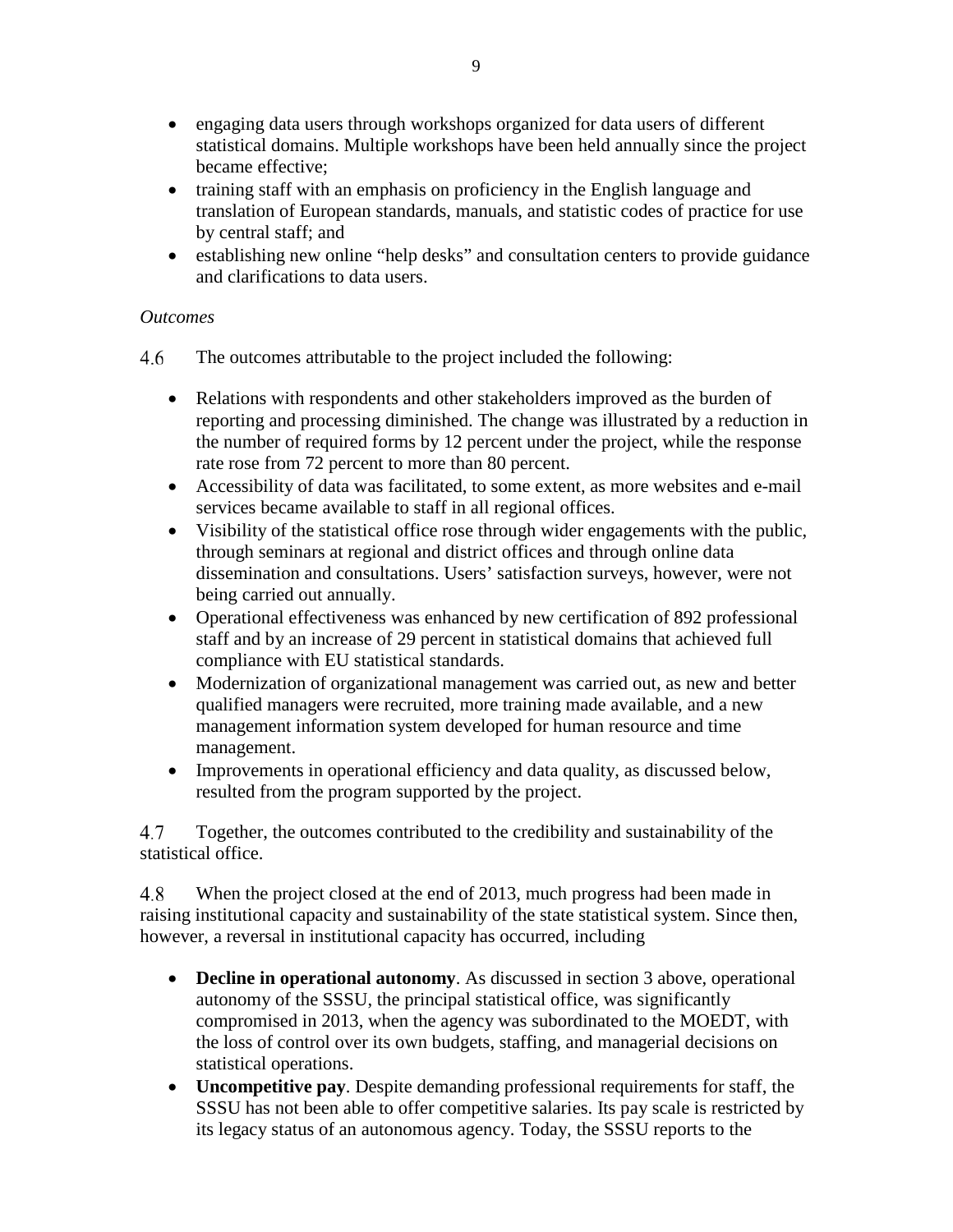MOEDT, but the pay scale of the SSSU has not been adjusted and remains lower than that of MOEDT. Apart from competitiveness, pay in the public sector generally has not kept pace with the raging inflation in 2014 (25 percent) and 2015 (44 percent), which further depressed its purchasing power.

• **Inadequate resources**. Reflecting severe macroeconomic constraints due to national emergencies in recent years, budgetary allocations to the SSSU have not been adequate for continuing the modernization efforts. They are barely sufficient to sustain day-to-day operations, with no allowances for maintenance of facilities, staff training, or developmental expenses.

4.9 The achievement of this objective reflects primarily the erosion of institutional capacity that has occurred since the project closed. Furthermore, it should be noted that the backsliding, and thus the rating downgrade, is not attributable to the project or the World Bank. It has largely been shaped by government policy and broader geopolitical forces beyond the stakeholders' control.

4.10 Overall, the achievement of this objective is rated modest.

#### **OBJECTIVE 2: EFFICIENCY**

 $4.11$ Efficiency gains represented a key objective of modernization and institutional reforms under the project. During appraisal, there was a large number of legacy personnel especially at the oblast and rayon levels, and data production procedures were costly and burdensome. Reducing the number of staff was accomplished by (i) recruiting more skilled professionals; (ii) redefining tasks, workflows, and allocation of responsibilities among organizational tiers; and (iii) introducing more advanced techniques and ICT equipment.

#### *Outputs*

4.12 The major outputs delivered included the following (see also table 4.1):

- streamlining the two-tier system (from rayon to oblast) by redefining tasks and reallocating responsibilities, with a large number of rayon offices liquidated. The change was meant to trim legacy activities and staffing that had become increasingly less relevant as the market economy took hold. The process started in 2006; 24 district offices closed in the first year and the process continues to today;
- completing the development, testing, and rollout of the ISDPS, including:
	- o modernizing hardware and software of oblast and rayon offices;
	- o training staff to use upgraded ICT systems, databases, and statistical techniques;
	- o piloting the new ISDPS, testing, and rolling-out across the country;
	- o training and applying sample-based surveys, replacing censuses; and
	- o acquiring and training staff, and using mobile devices for data collection.

#### *Outcomes*

4.13 The outcomes attributable to the project included the following: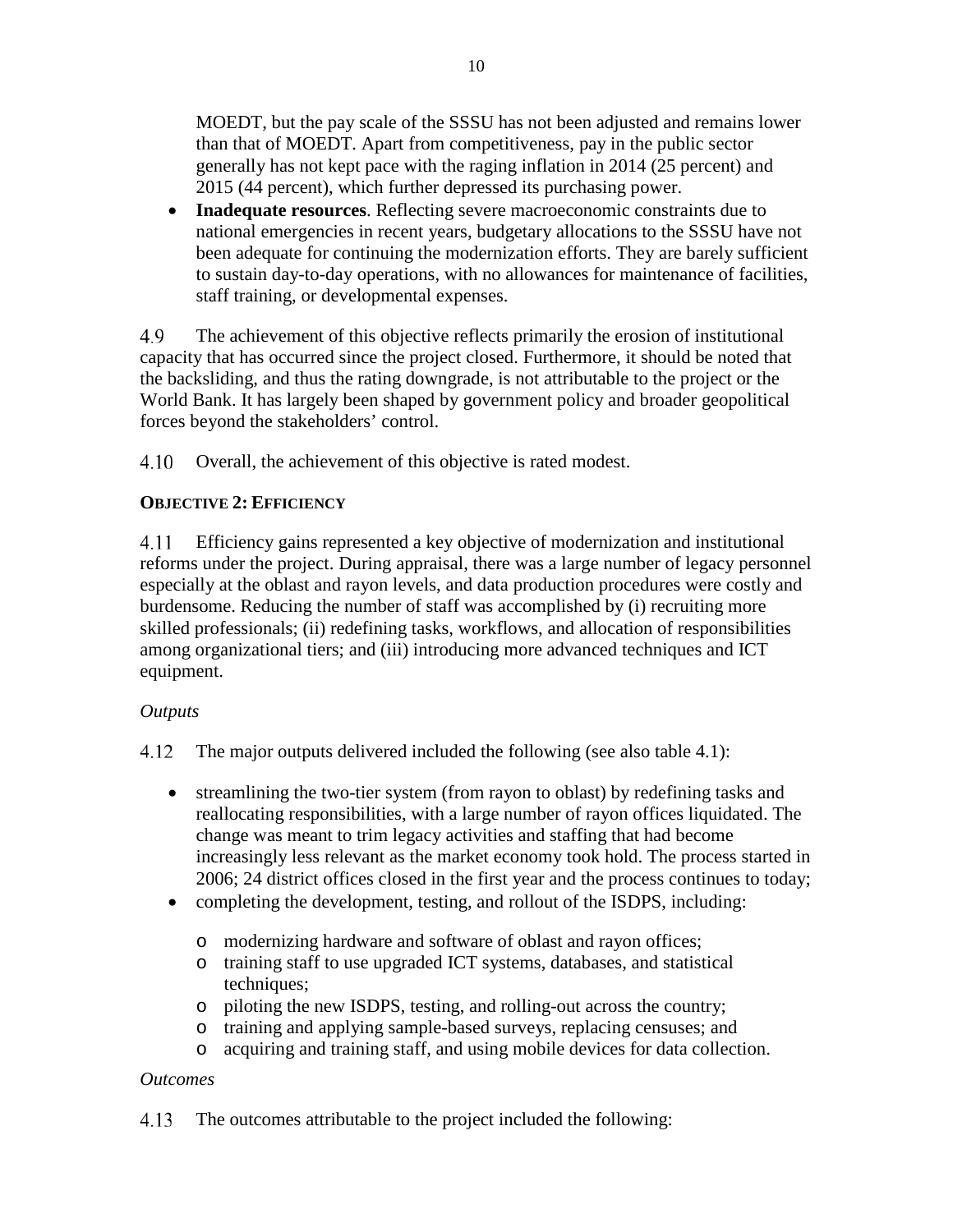- Organizational efficiency improved, as excess facilities and personnel were progressively cut. By the time the project closed, 24 of the 27 regional (oblast) offices had completed the reengineering of workflows, shifts in responsibilities, and reduction or liquidation of redundant units (World Bank 2014, section F).
- Data production became less costly, as the use of sample-based surveys increased by 36 percent between 2005 and 2013, while the number of censuses fell correspondingly (World Bank 2014, section F). Data processing became less labor intensive and increasingly more automated with the rollout of the ISDPS in 2013.
- Data collection and processing became less time consuming. Along with the use of the ISDPS, the application of electronic methods (mainly tablets, cell phones, and new video conference facilities) saved time and cut expenses. In addition, the new practice reduced errors and narrowed the time lags between the end of period and date of data release.
- $4.14$ Overall, the improvement in operational efficiency is rated substantial.

|                  | <b>Baseline</b>                                                         | Original                                                             | <b>Revised</b> | <b>Actual</b>  |
|------------------|-------------------------------------------------------------------------|----------------------------------------------------------------------|----------------|----------------|
| <b>Indicator</b> | <b>Value</b>                                                            | <b>Target</b>                                                        | <b>Target</b>  | <b>Results</b> |
| <b>Indicator</b> |                                                                         | Improved efficiency by reallocation of functions between central and |                |                |
|                  | local offices through two-tier organizational model across the country. |                                                                      |                |                |
| Value            | N <sub>o</sub>                                                          | Yes                                                                  | Yes            | Yes            |
| Date achieved    | 12/31/2005                                                              | 11/24/2010                                                           | 11/20/2012     | 12/31/2013     |
| Date achieved    | 12/31/2005                                                              | 06/15/2005                                                           | 11/20/2012     | 12/31/2013     |
| <b>Indicator</b> |                                                                         | Increased number of surveys using electronic collection methods.     |                |                |
| Value            | 0%                                                                      | 79%                                                                  | 85%            | 85%            |
| Date achieved    | 12/31/2005                                                              | 06/15/2005                                                           | 11/20/2012     | 12/31/2013     |
| <b>Indicator</b> |                                                                         | Number of surveys transferred from census to sample based.           |                |                |
| Value            | 14                                                                      | 20                                                                   |                | 19             |
| Date achieved    | 11/20/2012                                                              | 11/20/2012                                                           | 12/03/2013     | 12/31/2013     |
| <b>Indicator</b> |                                                                         | ISDPS completed and rolled out.                                      |                |                |
| Value            | N <sub>o</sub>                                                          | Developed                                                            | Rolled out     | Completed      |
| Date achieved    | 12/31/2005                                                              | 06/15/2005                                                           | 11/20/2012     | 12/31/2013     |
| <b>Indicator</b> |                                                                         | Regional offices that meet the requirements of ISDPS.                |                |                |
| Value            | 41%                                                                     | 92%                                                                  |                | 100%           |
| Date achieved    | 11/20/2012                                                              | 11/20/2012                                                           | 12/03/2013     | 12/31/2013     |

#### <span id="page-24-0"></span>**Table 4.1. Selected Indicators of Efficiency Gains**

*Source*: World Bank 2014.

 $Note:$   $\frac{1}{100}$  = not available. ISDPS = integrated statistical data processing system.

#### **OBJECTIVE 3: ACCURACY AND TIMELINESS**

While the statement of objectives highlighted accuracy and timeliness, the agenda 4.15 of the project was more broadly based, targeting methodologies for data collection, data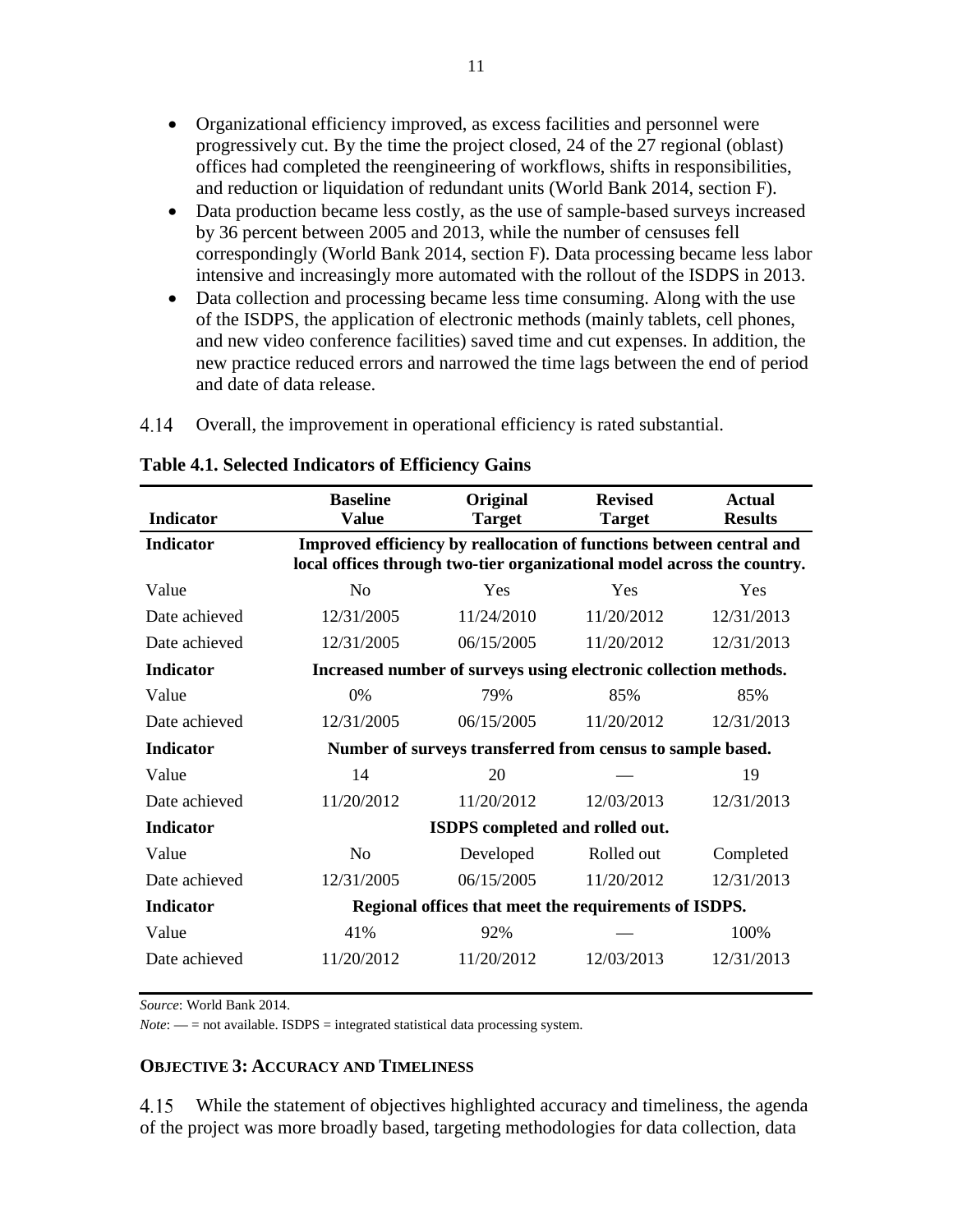processing, and estimation procedures. The guiding principle was to achieve full compliance with the European Statistical Code of Practice (ESCOP) in all dimensions, including institutional framework, data infrastructure, data coverage, and technologies.

4.16 Improved accuracy and timeliness of relevant data was meant to inform decisions by the government, business, and society. The emphasis of the project was on economic and social data, which is used primarily by government, but not solely by the public sector.

### *Outputs*

The major outputs from a very large program (involving components 2, 3, and 5, 4.17 as shown in section 2) included the following:

- establishing a statistical register of enterprises, accompanied by legislative reforms, staff training, and implementation;
- adopting a new universal classification system with an automated system of classification maintenance;
- designing and implementing new household surveys;
- upgrading enterprise statistics based on EU standards;
- developing new industrial production data to comply with the EU;
- developing new estimates for the household sector of the National Accounts, including expanded input-output tables;
- collaborating with the Ministry of Finance on upgrading public finance statistics;
- collaborating and supporting the NBU on monetary and banking statistics;
- improving foreign trade statistics, including unofficial trade and balance of payments statistics in support of the NBU;
- developing new methods for calculating demographic data, including consumption of well-to-do households, mortality, and migration;
- implementing a census geographic information system; and
- developing previously unavailable data, including municipal labor markets, tourism, foreign investment data, and social services (education and welfare).

### *Outcomes*

The outcomes attributable to the project included the following:

- Ukraine's statistical legislation was fully harmonized with international standards, including the ESCOP and UN Fundamental Principles of Official Statistics.
- The practice of data collection, processing, and storage of primary data was modernized and achieved full compliance with ESCOP.
- Competency of staff increased as indicated by technical adequacy of staff across the SSSU, and the number of staff that received certified training in core statistical techniques rose from nil to 892.
- In terms of the Partnership in Statistics for Development in the 21st Century statistical capacity building index, Ukraine's system moved from a baseline of 2.9 to 3.5 on a 4-point scale, where 4 is best practice.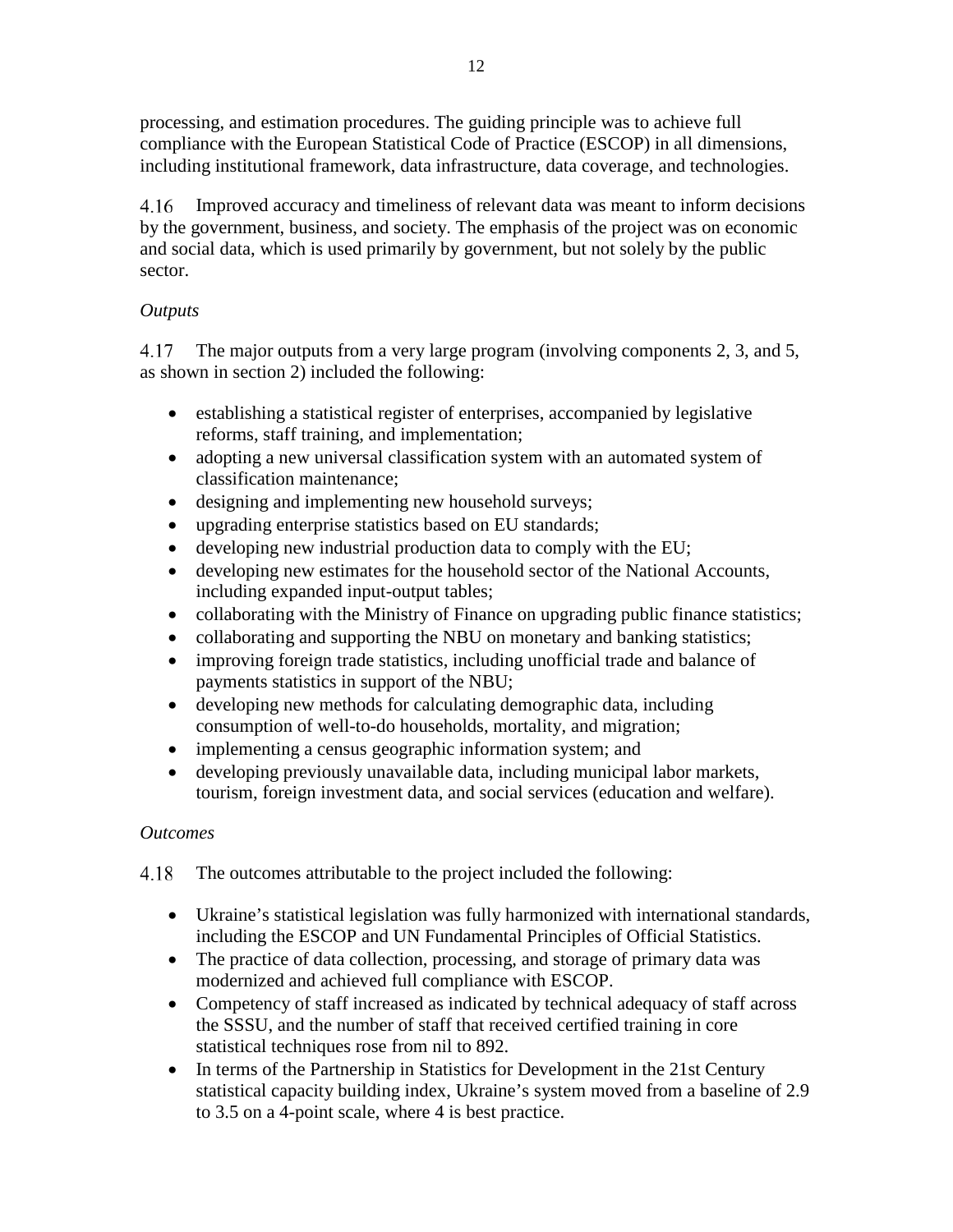- Data dissemination became more timely. As discussed above, with the use of more advanced ICT equipment (including ISDPS), more efficient data collection methods (including more sampling), and more sophisticated analytical procedures, the SSSU was able to reduce the time lags between data collection and data release on a broad range of statistical domains, as illustrated in the examples in table 4.2.
- Coverage and reliability improved, as indicated by the project's outcome indicators, through the use of ISDPS and activities designed to increase institutional capacity, staff skills, and compliance with ESCOP.

<span id="page-26-0"></span>

|         | Table 4.2. Timeliness of Data Dissemination (time lag in days from end of preceding |  |  |  |  |
|---------|-------------------------------------------------------------------------------------|--|--|--|--|
| period) |                                                                                     |  |  |  |  |

| Data Domain                           | <b>Baseline</b><br>(2006) | <b>At Project Completion</b>                   |
|---------------------------------------|---------------------------|------------------------------------------------|
| <b>Quarterly GDP</b>                  | 90 days                   | 45 days: Flash report<br>80 days: Revised data |
| Retail sales (turnover and<br>volume) | 30 days                   | $19-21$ days                                   |
| Energy statistics                     | $55-90$ days              | $23-25$ days                                   |

*Source*: SSSU through data provided to the Independent Evaluation Group (January 2017). *Note*: GDP = gross domestic product.

4.19 Table 4.3 illustrates the results of some of the indicators from the project's system of monitoring and evaluation:

|                                   | <b>Baseline Value</b>                                              |                                                                                | <b>Original Target</b> Revised Target Actual Results |            |  |
|-----------------------------------|--------------------------------------------------------------------|--------------------------------------------------------------------------------|------------------------------------------------------|------------|--|
| Indicator                         |                                                                    | Business register established, operational and regularly updated.              |                                                      |            |  |
| Value                             | 2.7                                                                | 3.3                                                                            | 3.4                                                  | 3.4        |  |
| Date achieved                     | 12/31/2006                                                         | 11/24/2010                                                                     | 11/20/2012                                           | 12/31/2013 |  |
| Indicator                         |                                                                    | Automated classification system compliant with EU standards introduced.        |                                                      |            |  |
| Value                             | 2.8                                                                | 3.3                                                                            | 3.4                                                  | 3.4        |  |
| Date achieved                     | 12/31/2006                                                         | 11/24/2010                                                                     | 11/20/2012                                           | 12/31/2013 |  |
| Indicator                         |                                                                    | Full compliance with the international statistical standards achieved.         |                                                      |            |  |
| Value                             | 2.8                                                                | 3.5                                                                            | 3.5                                                  | 3.6        |  |
| Date achieved                     | 12/31/2006                                                         | 11/24/2010                                                                     | 11/20/2012                                           | 12/31/2013 |  |
| Indicator                         |                                                                    | Number of staff that received certified training in core statistical software. |                                                      |            |  |
| Value                             | $\Omega$                                                           | 292                                                                            | 892                                                  | 892        |  |
| Date achieved                     | 12/31/2005                                                         | 06/15/2005                                                                     | 11/20/2012                                           | 12/31/2013 |  |
| Indicator                         | Number of indicators from household surveys with gender breakdown. |                                                                                |                                                      |            |  |
| Value                             | None                                                               | 104                                                                            |                                                      | 106        |  |
| Date achieved<br>$117.112$ 1.0014 | 12/31/2005                                                         | 11/20/2012                                                                     | 12/03/2013                                           | 12/31/2013 |  |

#### <span id="page-26-1"></span>**Table 4.3. Selected Indicators of Improvements in Accuracy and Timeliness**

*Source*: World Bank 2014.

*Note*: — = not available.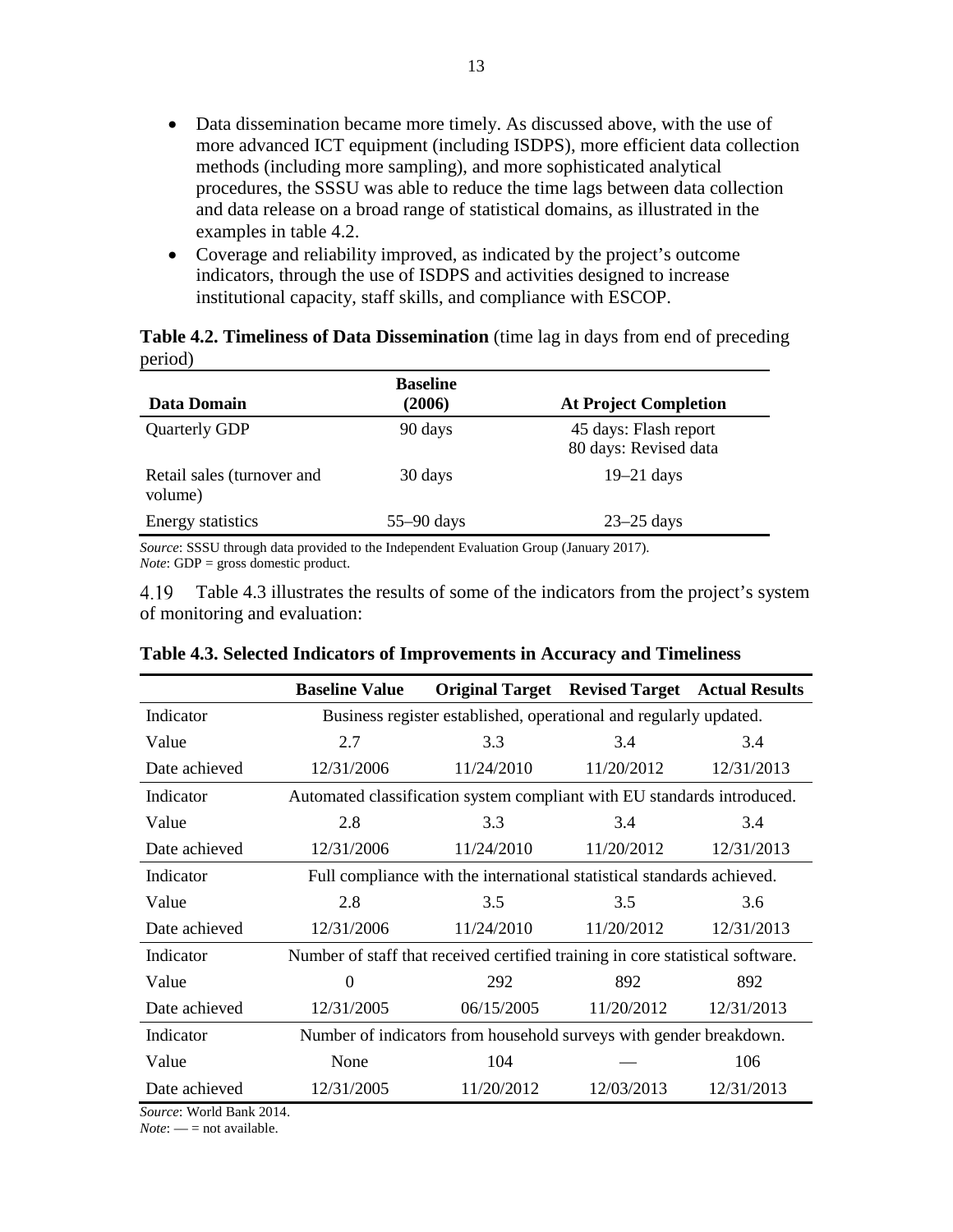4.20 Since the project closure, however, many of these achievements have encountered significant challenges, including the departure of top management under the 2014 "lustration law," loss of staff who found better jobs elsewhere, inability to recruit new staff, and inadequate resources to maintain and upgrade ICT equipment purchased under the project. At the time of the mission, however, data users and external partners had not reported material decline in data quality or services.

Overall, improvement in accuracy and timeliness is rated substantial. 4.21

### <span id="page-27-0"></span>**Assessing Achievements against the Revised Objectives**

4.22 The revised objective was "to build a sustainable state statistical system which efficiently provides timely and accurate data for policy evaluation and decision making." The main difference between the original and the revised objectives is the scope of the data needs to be served by the project. The original scope was broad and all-inclusive, including the government, the business sector, and society at large. The revised scope was narrower, targeting only the needs of the public sector.

4.23 The revision removed the discrepancy between the statements of objectives in the loan agreement and PAD. The revision was approved by the World Bank Group approximately one year before the project closed. No significant change took place in the design or implementation of the project.

4.24 As with the original objectives, the statement could be unbundled into three distinct objectives:

- building a sustainable state statistical system (sustainability objective);
- ensuring the efficiency of the system's operations (efficiency objective);
- providing accurate and timely data for policy evaluation and decision making primarily for the public sector (accuracy and timeliness objective).

4.25 The revision of objectives narrowed the scope of the audience, targeting primarily the MOEDT.

#### **OBJECTIVE 1: SUSTAINABILITY**

4.26 As discussed above, the achievement of the sustainability objective was substantial at the time of project closure, but at the time of the mission in September 2016, there had been significant erosion of institutional capacity.

4.27 Efficacy of this objective is rated modest.

#### **OBJECTIVE 2: EFFICIENCY**

4.28 Significant achievements were made on operational efficiency. These results remained fully integrated in the operations of participating agencies.

4.29 Efficacy of this objective is rated substantial.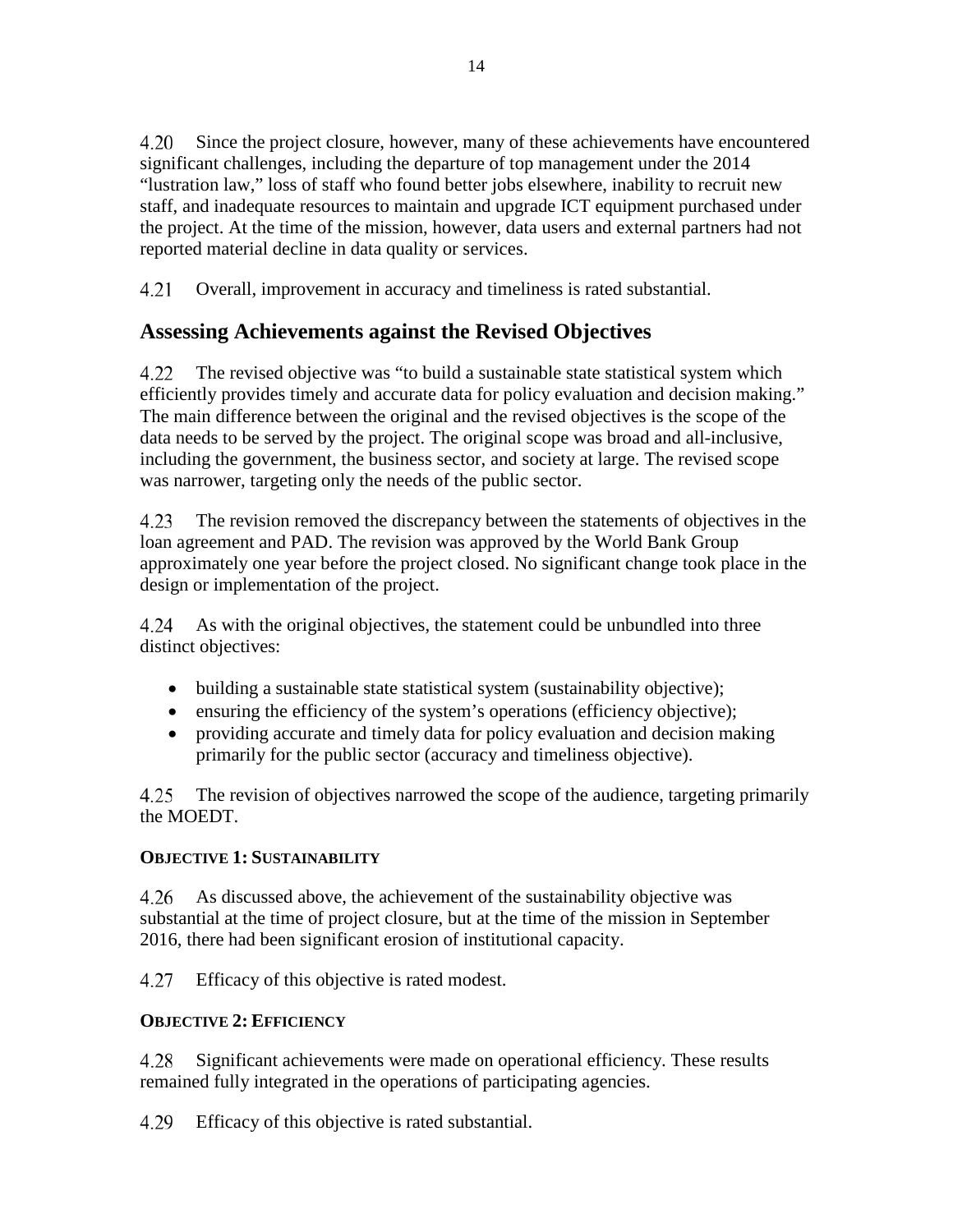#### **OBJECTIVE 3: ACCURACY AND TIMELINESS**

4.30 The accuracy and timeliness objective was clarified in the revised statement of objectives. The quality of the data was now specifically targeted to public sector decision making.

4.31 Along with the accomplishments noted above, the project provided an integrated program of assistance to the MOEDT to help develop analytical capacity and procure ICT equipment. With the help, MOEDT was able to identify an expanded range of data requirements and to use new tools for policy evaluation and decision making. Participating data producers were also better able to respond more promptly and accurately to the specific requirements of the MOEDT.

4.32 The achievement of this objective is rated substantial.

## <span id="page-28-0"></span>**5. Efficiency**

5.1 Neither the PAD nor Implementation Completion and Results Report presents traditional cost-benefit or rate-of-return analysis, arguing that there is little scope for capturing cost recovery or financial returns in the production of a public good like statistics.

5.2 Nonetheless, project resources were used efficiently relative to standard practice in project management. Administratively, project activities were centralized and coordinated by a small PIU housed in the SSSU. The PIU was able to develop new modalities to provide cross support to four autonomous agencies that historically did not work jointly across agency boundaries. Procurement was simplified substantially by making one large contract with a consortium of European national statistical agencies, which was more efficient than negotiating a large number of small contracts. Organizationally, both the World Bank and the government showed considerable continuity in project staffing, despite the upheavals in the country during the project. This continuity helped limit the delays and disruptions of activities often associated with recruitment and handovers of tasks. One unexpected slowdown, nonetheless, resulted from the procurement of a complex ICT system, the ISDPS, which made it necessary to extend the closing date but did not increase the cost.

5.3 The efficiency of the project is rated substantial through the duration of the project.

## <span id="page-28-1"></span>**6. Ratings**

## <span id="page-28-2"></span>**Outcome Rating**

### **RATING OUTCOME BASED ON THE ORIGINAL OBJECTIVES**

6.1 The objectives, which dovetailed with the government and World Bank priorities, were substantially relevant. The design was modestly relevant for achieving the objectives as stated in the original objectives. However, some of the outcomes pertaining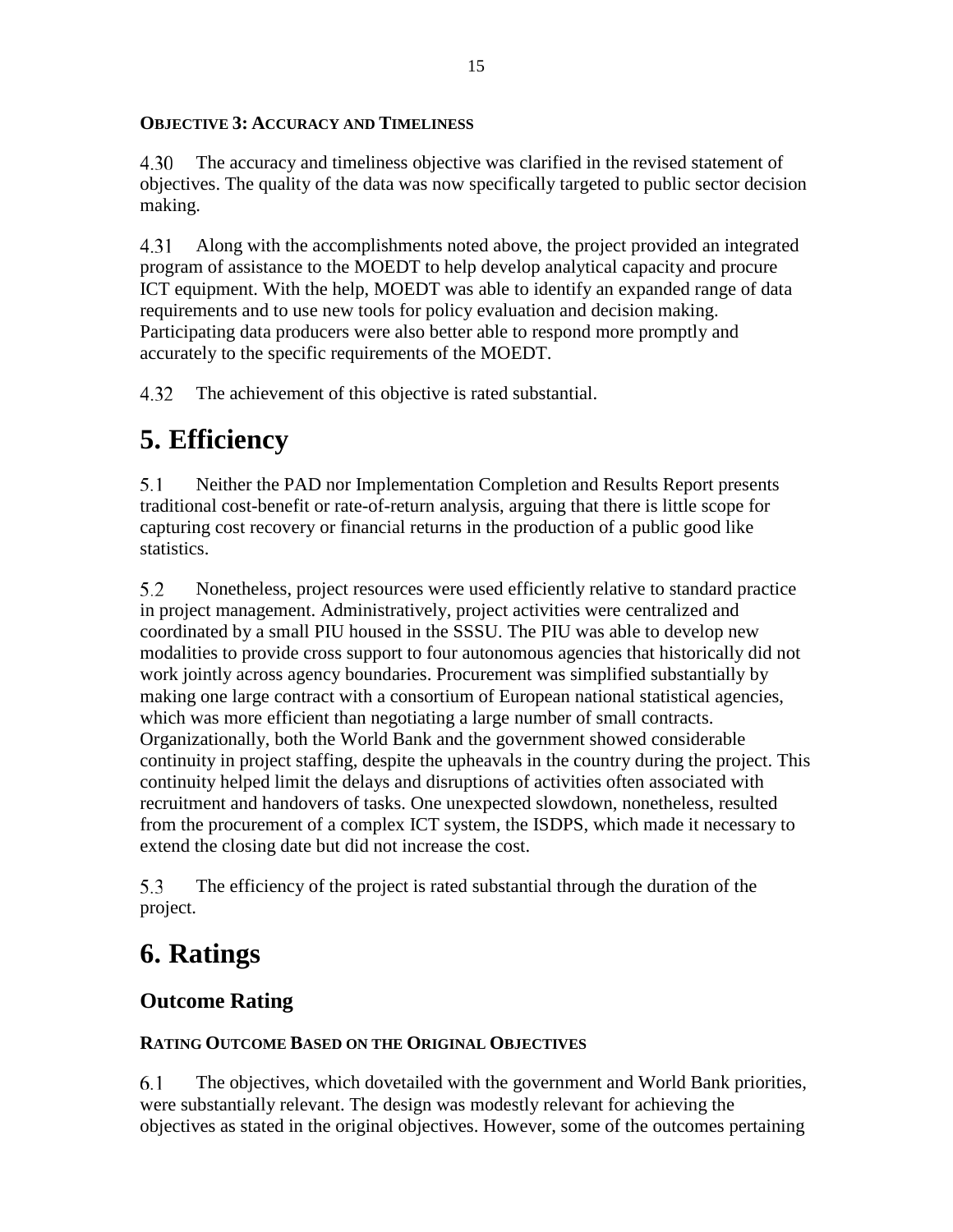to the data needs of the private sector were not adequately supported by the results framework.

6.2 Progress in achieving the sustainability objective, which was substantial at project closure, is now modest due to erosion of the system's operational autonomy and resources that have occurred since 2013. Achievement in improving efficiency (second objective) was substantial at project closure and remains substantial today. Progress in upgrading the accuracy and timeliness of data for use by the government, business, and society (third objective) is rated substantial. Efficiency of resource use and project management is also substantial.

6.3 Together, the outcome based on the original objectives is rated moderately satisfactory.

### **RATING OUTCOME BASED ON THE REVISED OBJECTIVES**

6.4 Both the objectives and design were substantially relevant. To some extent, the design was of greater relevance to the revised objectives than to the original. The achievement of the sustainability objective was modest, but the achievement of the efficiency objective and data quality objective (accuracy and timeliness for public sector decision making) was substantial. Efficiency was also substantial. Together, the achievement of revised objectives is rated satisfactory.

6.5 As discussed in appendix B, the ratings of outcomes are the same before and after the revision of objectives. The weighted average is thus moderately satisfactory.

6.6 The overall outcome rating is moderately satisfactory.

## <span id="page-29-0"></span>**7. Risk to Development Outcome**

External risks such as political instability due to a social divide that separates  $7.1$ Ukrainians into pro-EU and pro-Russia camps are threats to sustainability. This divide has led to periodic social turmoil and violence. The issue is further aggravated by continuing border tensions. These concerns have weighed down the economy, with negative implications for budgetary resources and their allocations to essential but not security-related functions such as statistics. Meanwhile, the needs for resources among data producers have grown with the acquisition of modernization equipment, while budgetary compressions in recent years have added to the volume of deferred maintenance.

 $7.2$ Within the government, additional risk arises from changes in policies such as the reversal of operational autonomy from the SSSU in 2013 and forced departure of top management in 2014. Meanwhile, the status and pay scale of the SSSU staff remain unequal to that of the MOEDT to which it has belonged in recent years. In addition, the proposed amendments to the National Law on Statistics, which would help the SSSU recover autonomy and is in line with international best practice, await submission to parliament for approval three years after the SSSU became a unit of the MOEDT.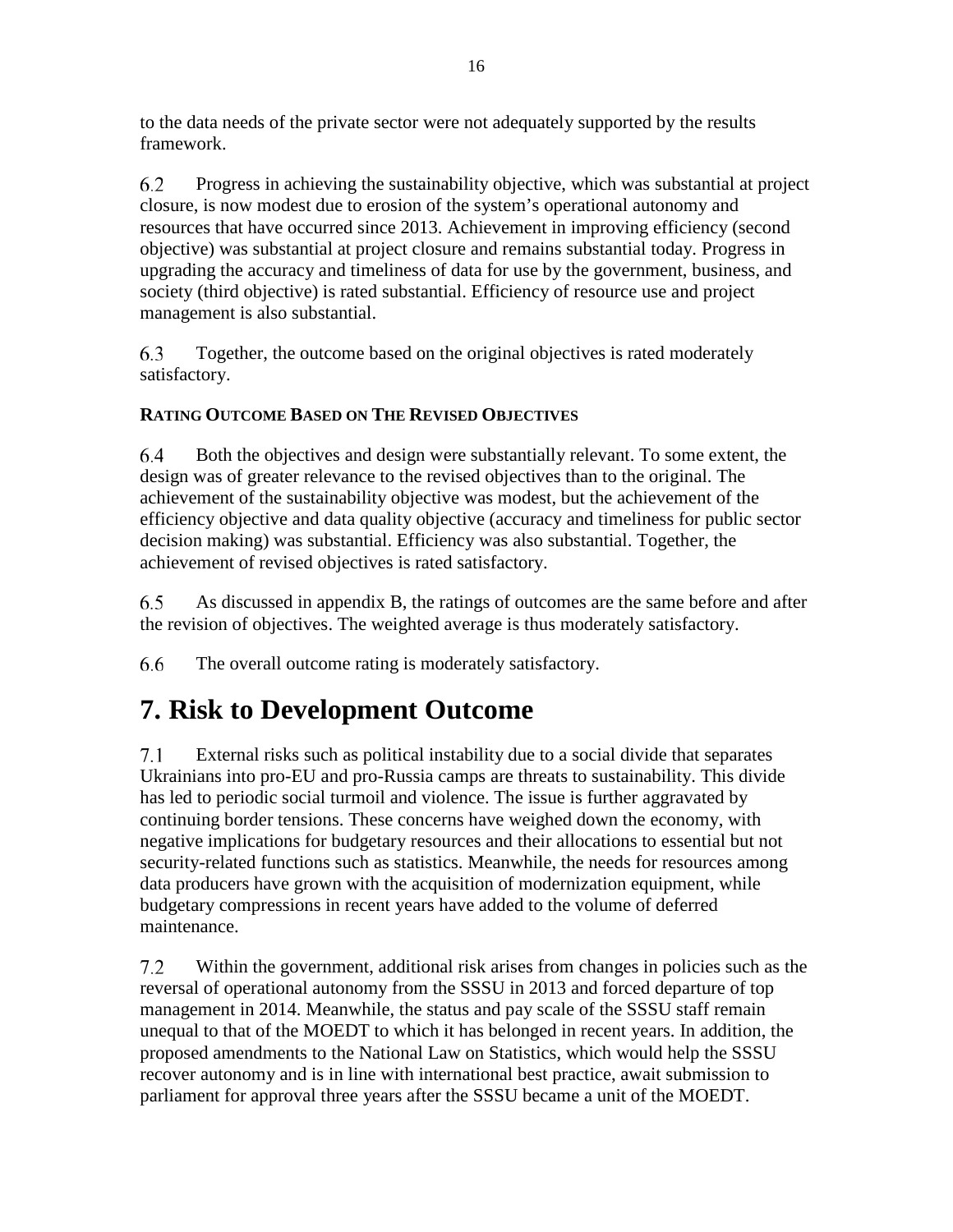$7.3$ In the medium term, however, the risk could be mitigated somewhat by additional financial support from the World Bank. The funding would help slow the departure of the most qualified statisticians and alleviate the deterioration of physical equipment and facilities until order is restored to public finance. The government submitted a request to the World Bank for a follow-on statistical capacity building project, but the loss of institutional leaders at the SSSU in 2014 may have interrupted the initiative. As the new management arrives, securing the next World Bank program in statistics would constitute a major step to enhance sustainability.

7.4 The risk to development outcomes is rated significant due primarily to external factors.

## <span id="page-30-0"></span>**8. World Bank Performance**

## **Quality at Entry**

8.1 The project pursued relevant objectives with an adequate (modest then substantial) design, as discussed above. The approach drew on the template of the STATCAP program, which was considered international best practice. The system of monitoring and evaluation was adequately designed and calibrated. Implementation arrangements were appropriate, with four participating agencies and a centralized PIU housed in the SSSU, the primary implementation agency. Procurement capacity was facilitated by setting up a separate tender committee in each of the participating agencies. The project team, however, underestimated the role of the parliament in launching the operation and as a result experienced a delay of almost one year to achieve effectiveness.

8.2 There were shortcomings in the assessment of external factors and risks during appraisal. The project team considered the effects of (i) shortfalls in resources, (ii) failures of data producers to collaborate (iii) limited absorptive capacity at SSCU, (iv) rejection of organizational change by employees, and (v) inability to retain skilled staff. The risk of political instability was underestimated, impacting the SSCU's budget.

8.3 The project team considered the risk of a decline in government commitment and budgetary allocation to be modest. Political instability and its implications, however, were not taken into account. In hindsight, this risk turned out to be serious. However, at the time of appraisal in 2003, there were no precedents of social and political turmoil. At that time, few if any would have foreseen the onset of Orange Revolution (2006) or border conflicts with Russia in Crimea and Eastern Provinces (2014).

8.4 The project team did not consider it likely that the consolidation of the statistical work into one unified program would fail to materialize. The project envisaged a National Statistical Council to be created to guide all data work across ministerial lines and to eliminate the need for a patchwork of bilateral agreements between the statistics office and other data producers. In hindsight, this assessment was optimistic.

8.5 The quality at entry is rated moderately satisfactory.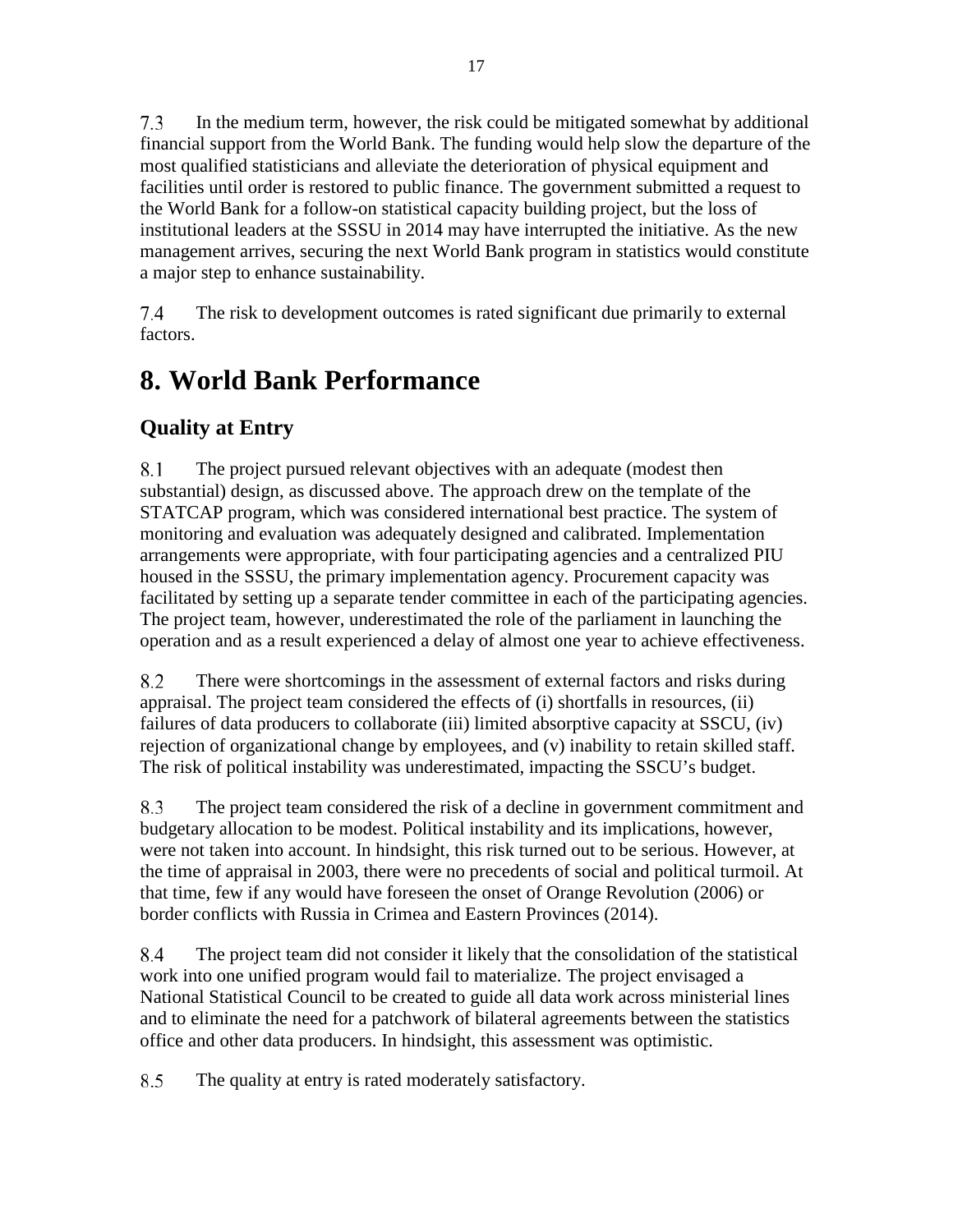## **Quality of Supervision**

8.6 Supervision was carried out as scheduled, with a team of competent staff and specialists. Attention was given to key results including the rebalancing of responsibilities between oblast and rayon offices. Procurement and financial management were fully integrated as part of implementation support. Documentation of findings and issues was timely and adequate, with 18 implementation status and results reports, accompanied by aide memoires. Relations with counterparts in the government were cordial based on responsiveness and quality of advice of World Bank staff.

- 8.7 The quality of supervision is rated satisfactory.
- 8.8 Overall, World Bank performance is rated moderately satisfactory.

## <span id="page-31-0"></span>**9. Borrower Performance**

## **Government Performance**

9.1 At the national level, government performance was mixed. It started out with strong interest and commitments, including a track record of building statistical capacity including harmonizing the legislative framework and practices with international standards. It requested World Bank support and met the requirements for funding under the STATCAP program. It enabled the implementing agency (SSSU) to secure the agreements from other agencies needed for project implementation.

9.2 Support for the project, however, diminished over time. Without targeting the project or the implementing agency, funding for statistics became unpredictable and insufficient as social turmoil and political instability took a toll on public finance. The planned 2010 population census was postponed several times and then canceled. Expected funding for the rollout of the ISDPS did not materialize; additional funding for the rollout of the ISDPS was provided by the World Bank in 2012. More adverse measures followed in 2013 and 2014 with the removal of operational independence and top management from the SSSU, as discussed above.

9.3 Government performance is rated moderately unsatisfactory.

## **Implementing Agency Performance**

9.4 During the life of the project, stability at the SSSU and PIU was much needed in a country enmeshed in social upheavals and political turmoil. Despite severe setbacks, including shortfalls in budgetary support, low pay for staff, and loss of leadership and operational independence, the SSSU staff and PIU staff worked hard and applied creativity to find solutions and delivered results.[4](#page-34-4)

9.5 Reforms were implemented (i) to upgrade organizational efficiency, including introducing new sampling techniques, redesigning forms and questionnaires, and reallocating work between regional and district offices; and (ii) to improve operational effectiveness, including learning new languages and statistical procedures, harmonizing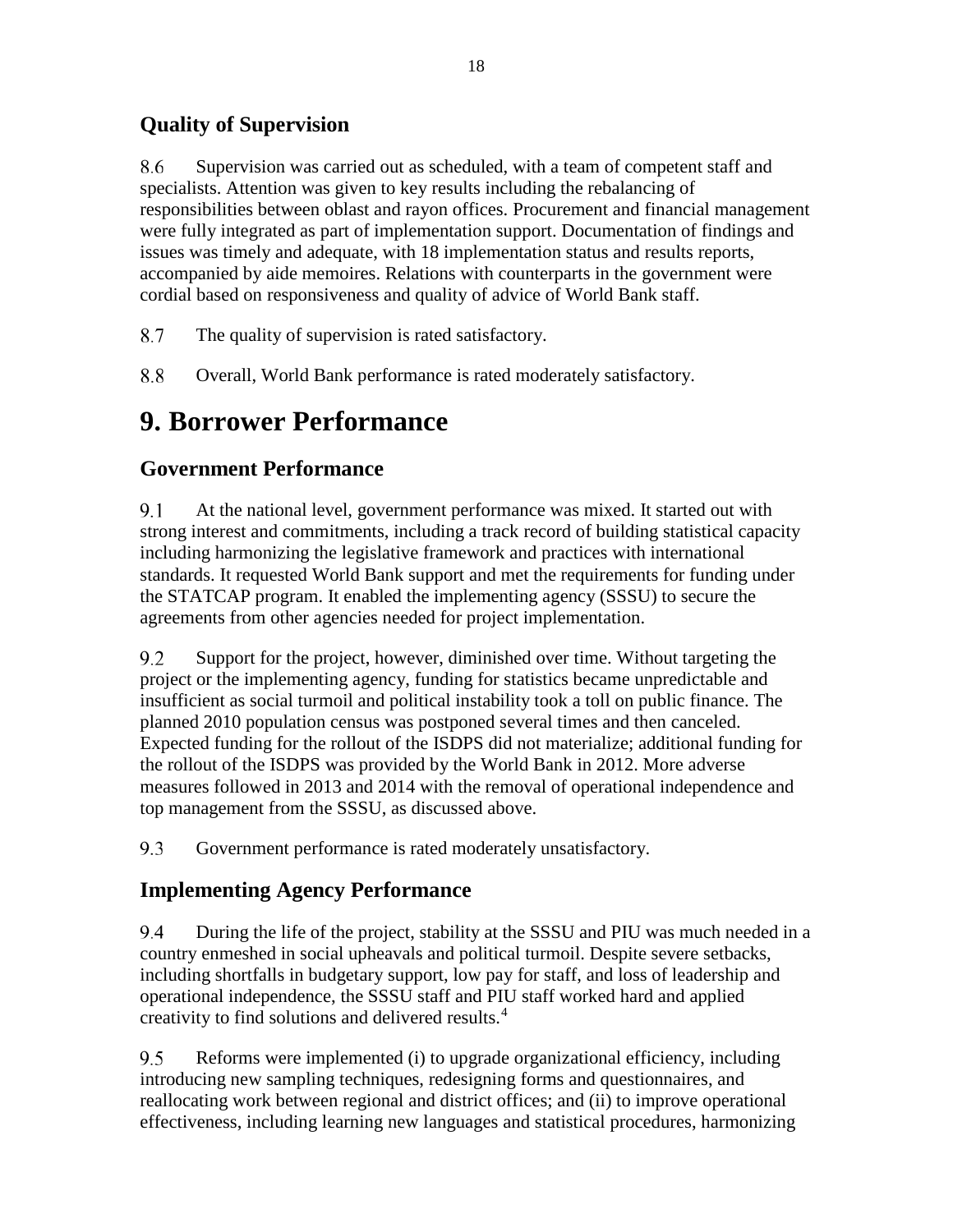standards and statistical methodologies, as well as reducing the burden on stakeholders. Procurement and financial management, including cross support for three other participating agencies, were carried out according to World Bank guidelines. The system of monitoring and evaluation, as discussed below, was implemented and used as planned.

9.6 The performance of the implementing agency is rated satisfactory.

9.7 Overall, borrower performance is rated moderately satisfactory.

## <span id="page-32-0"></span>**10. Monitoring and Evaluation**

## **Design**

The monitoring and evaluation system was broadly adequate, with sufficient 10.1 indicators to capture most of the outcomes envisaged. The responsibilities for implementation were delineated. It could have been improved, however, by expanding the scope of coverage beyond the SSSU and including better tracking of results associated with the Ministry of Finance, NBU and the MOEDT. Within the purview of the SSSU, some of the outcomes could have been better stipulated, including the establishment and functioning of a governing body, operational independence of data producers, data users' satisfaction, and the extent to which the data dissemination framework is harmonized with the EU standards.

## **Implementation**

10.2 The monitoring and evaluation system was implemented and updated as required. Baseline data and tracking results were collected and monitored as planned. Quarterly and annual progress reports were submitted as scheduled to the World Bank. In 2012, as Additional Financing was being provided above and beyond the estimates at appraisal, new indicators were added to capture new results, including the extent to which samplebased surveys replaced censuses and the number of indicators for which gender breakdown was available. Meanwhile, the target values of some indicators were raised to reflect new activities being supported (World Bank 2012b, 11).

## **Utilization**

The monitoring and evaluation system informed project supervision conducted by 10.3 the World Bank. The quarterly and annual progress reports were also used by SSSU management and the Inter-Agency Working Groups.

10.4 Overall, the project monitoring and evaluation system is rated substantial.

## <span id="page-32-1"></span>**11. Lessons**

11.1 **Cheaper by the dozen**. One of the discoveries made under this project was that it made sense to bundle a large number of technical assistance activities into one package for procurement. The PIU compiled and consolidated the requirements of the participating agencies. It then initiated a tendering process by announcing its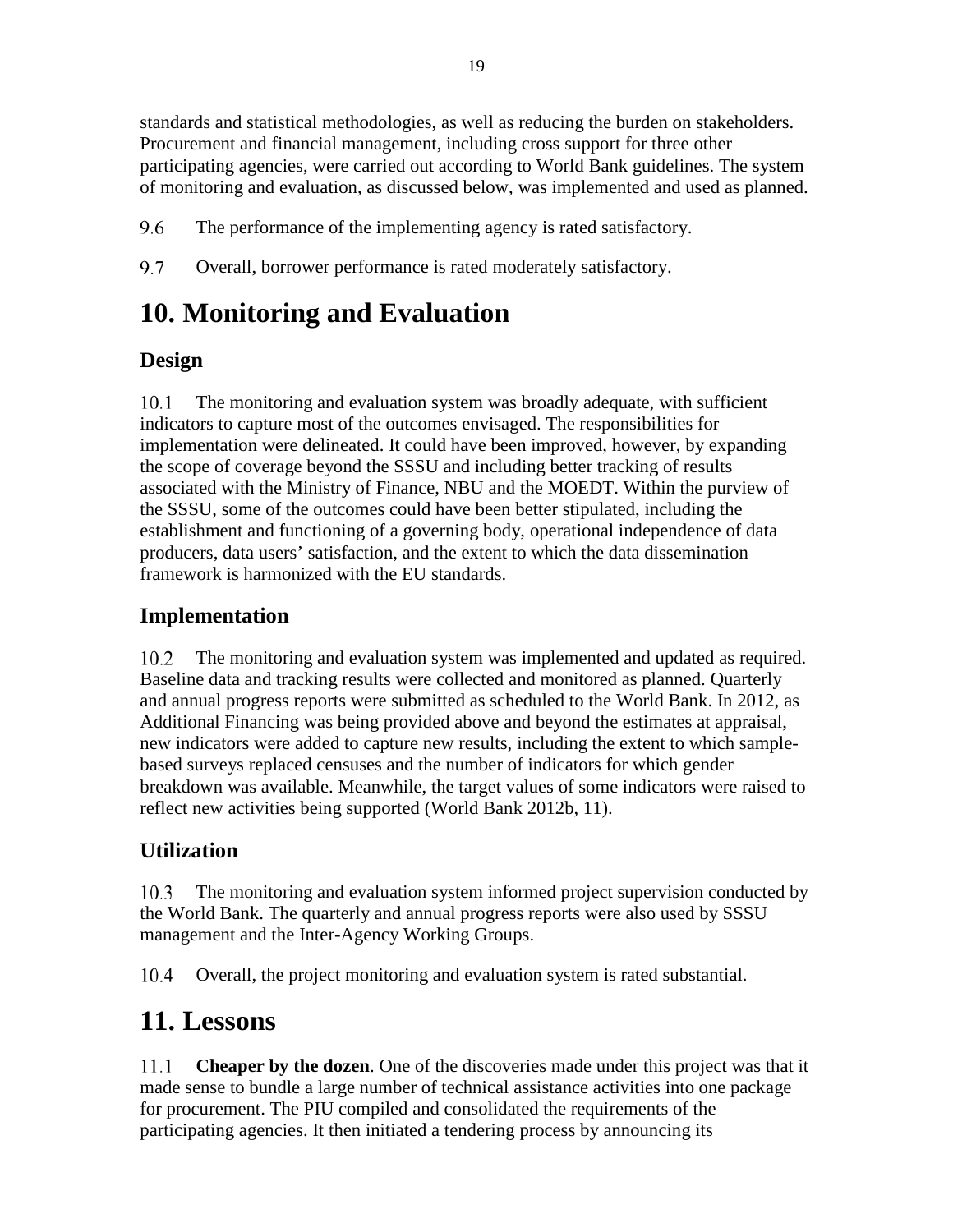requirements and inviting service providers to offer proposals, including a consortium of European national statistical offices. A review conducted for the Implementation Completion and Results Report confirmed that this approach saved time and money for the participating agencies. It was more efficient than carrying out a large number of tenders each for a separate and small-scale activity. In addition, the consortium that won the bidding offered a one-stop shop for statistical expertise offering a wide range of options for technical support as needed. The presence of the network of European national statistics agencies facilitated this approach. Ukraine is also conveniently located within close proximity of many technical advisers.

11.2 **Progress and reversal.** This project offers a stark contrast in different dimensions of the outcomes. On the one hand, much progress has been made on data quality, with statistical practices largely harmonized with international standards. On the other hand, operational autonomy of the central statistical agency has been severely compromised by government measures taken in 2013. The sustainability of the gains in statistics is now very much in doubt.

A lesson that might be learned is that the road to development is not a one-way 11.3 street. While progress is made in one area, deterioration might occur in another. There is an argument to be made for long-term engagement in statistical capacity building.

11.4 **Importance of the National Statistics Council.** One of the key STATCAP recommendations and part of its template is to establish a governing body responsible for setting strategic direction for the national statistical system as a whole. By design, such a council is to be composed of senior public officials and eminent citizens, most of whom would represent data users. By putting data users in the driver's seat, the arrangement helps ensure the relevance of the agency's work program. In practice, however, few of the countries supported by STATCAP actually implemented it. Most of the operations did not even set up activities to support its creation.

This omission was particularly unfortunate in the case of Ukraine. As the 11.5 governing body of the state statistical system, the National Statistics Council would be expected to ensure that the prerequisites of such an agency are in place, including its operational autonomy and professional independence. Unfortunately, the SSSU did not have such a governing body or a voice when it was converted into a unit of the MOEDT.

11.6 **Federation or unitary state**. Another issue threatening the sustainability of project outcomes in Ukraine is its budget support. In a unitary state like Ukraine, the budgetary priority of statistics is often fragile, reflecting stable demand and limited competition in the use of statistics. Fiscal exigencies, including periods of financial and political turmoil, invariably disrupt or depress allocations for the national statistical system.

In a federation, by contrast, the demand for data is generally strong and vocal, 11.7 especially when it comes to territorial data needed for the determination of revenue sharing among subnational governments. Data production is generally regarded as a state priority, with intense scrutiny on data quality. Budgets for statistical work are generally assured.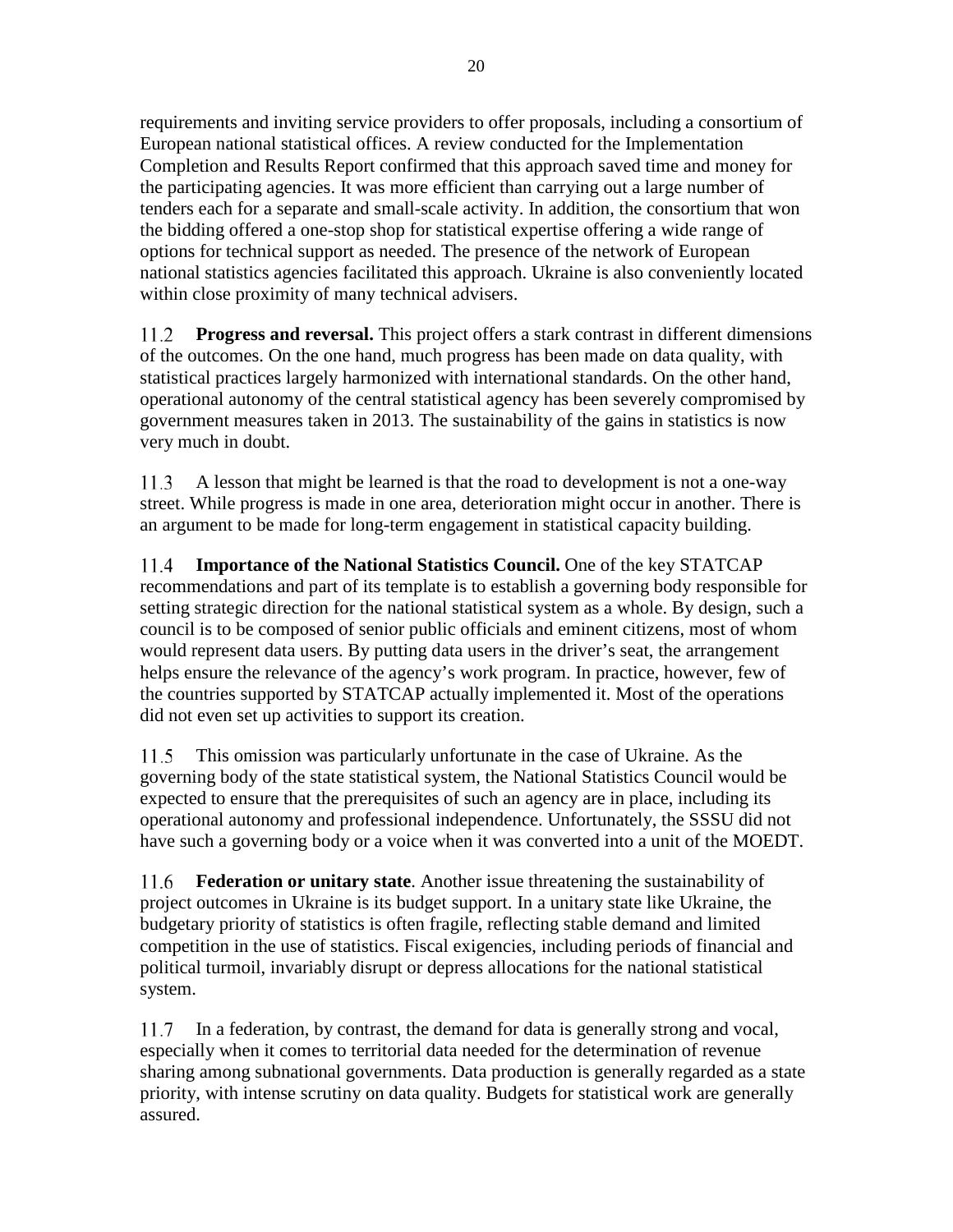The case of Kenya is instructive. In 2010, during the life of a STATCAP project, 11.8 the country amended its constitution and converted its unitary state into a federation. Interest in territorial data, especially population figures for subnationals, rose dramatically. Budgetary allocations for the Kenya National Bureau of Statistics enjoyed unprecedented support in parliament. Going forward, resources earmarked for statistics are likely to be more stable and adequate.

## <span id="page-34-0"></span>**References**

 $\overline{a}$ 

- World Bank. 2003. "Ukraine—Country Assistance Strategy, 2004–2007." Report 26448-UA, World Bank, Washington, DC.
- ———. 2004a. "Loan Agreement, Development of State Statistics System for Monitoring Social and Economic Transformation Project." Report L4729-UA, World Bank, Washington, DC.
- ———. 2004b. *Burkina Faso and Ukraine - Multi-Country statistical Capacity Building Program (STATCAP) First Phase Project.* World Bank: Washington, DC.
- ———. 2012a. *Ukraine—Country Partnership Strategy for 2012–16.* World Bank: Washington, DC.
- ———. 2012b. "Project Paper on the Proposed Additional Loan and Restructuring in the Amount of \$10 Million to Ukraine for the Development of the State Statistics System for Monitoring the Social and Economic Transformation Project (DEVSTAT)." Report 73407-UA, World Bank, Washington, DC.
- ———. 2014. "Ukraine—Development of the State Statistics System for Monitoring the Social and Economic Transformation Project." Report ICR2092, World Bank, Washington, DC.

<span id="page-34-1"></span> $<sup>1</sup>$  In some cases, the accuracy and timeliness of data provision are treated as separate objectives. In this</sup> operation, however, timeliness of data was not designed as a separate causal chain with its own independent supporting activities. Instead, improvements in timeliness were regarded as a by-product—an outcome resulting from the modernization of data processing and enhancements of operational efficiency.

<span id="page-34-2"></span> $2$  The agency was renamed the State Statistical Service of Ukraine (SSSU) in 2013.

<span id="page-34-3"></span><sup>&</sup>lt;sup>3</sup> Through EUROSTAT under its Technical Assistance for the Commonwealth of Independent States program. In addition, the SSSU made use of twinning arrangements with national statistical offices within the EU to gain technical support.

<span id="page-34-4"></span><sup>&</sup>lt;sup>4</sup> For example, to cope with inadequate funding, some of the district and city offices generated extra revenue to pay for utilities by leasing out unused space.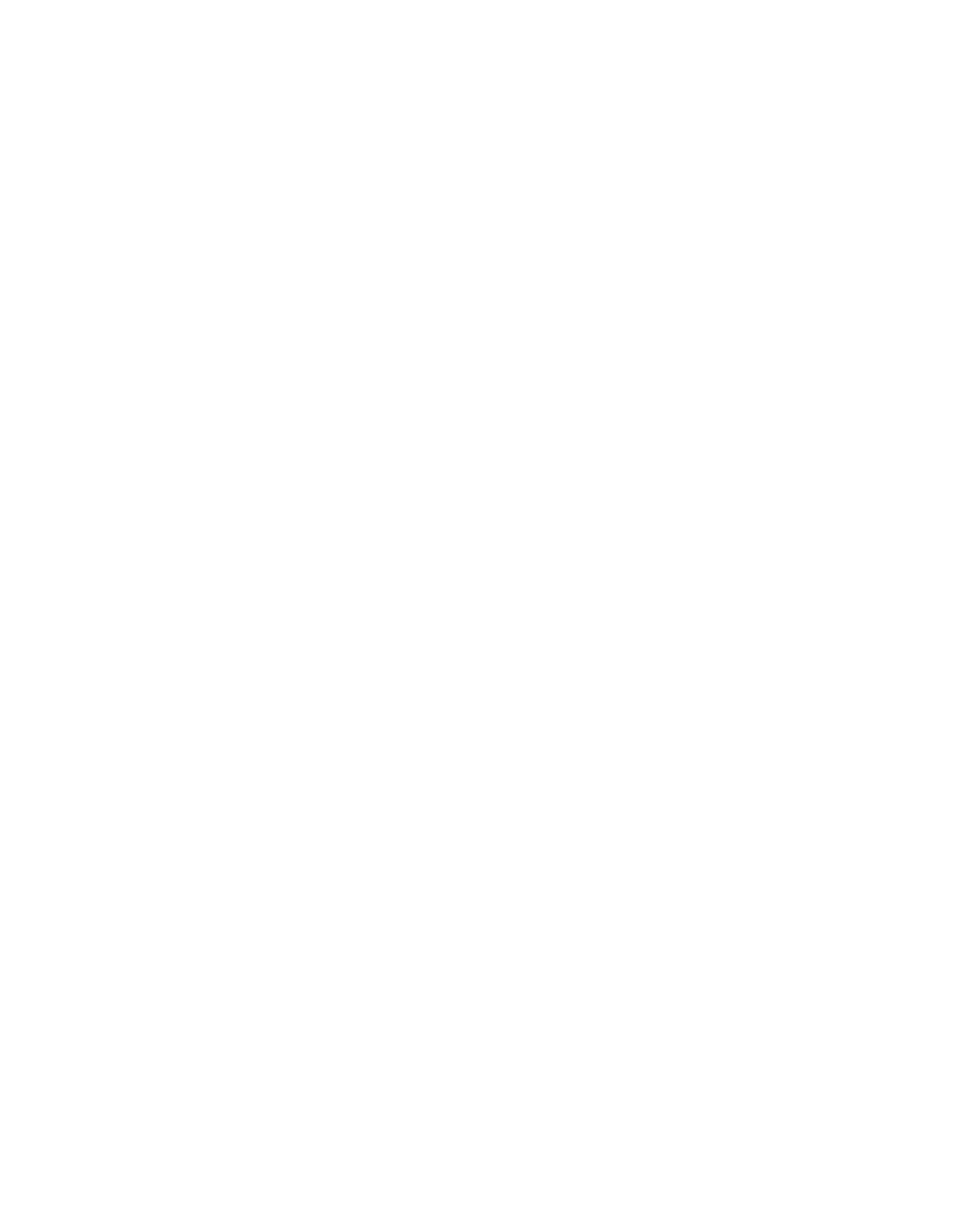## <span id="page-36-0"></span>**Appendix A. Basic Data Sheet**

### **UKRAINE: DEVELOPMENT OF THE STATES STATISTICS SYSTEM FOR MONITORING THE SOCIAL AND ECONOMIC TRANSFORMATION PROJECT (IBRD-47290,IBRD-82240)**

#### **Key Project Data**

(amounts in US\$, millions)

|                     | <b>Appraisal</b><br><b>Estimate</b> | <b>Actual or</b><br><b>Current</b><br><b>Estimate</b> | Actual as % of<br><b>Appraisal</b><br><b>Estimate</b> |
|---------------------|-------------------------------------|-------------------------------------------------------|-------------------------------------------------------|
| Total project costs | 32.00                               | 31.70                                                 | 99.01                                                 |
| Loan amount         | 41.43                               | 41.43                                                 | 100.00                                                |

#### **Cumulative Estimated and Actual Disbursements**

|                                              | <b>FY04</b> | <b>FY05</b> | <b>FY06 FY07 FY08 FY09 FY10 FY11 FY12</b> |                         |  |  |             |                                    | <b>FY13</b>                                       | <b>FY14</b> |
|----------------------------------------------|-------------|-------------|-------------------------------------------|-------------------------|--|--|-------------|------------------------------------|---------------------------------------------------|-------------|
| Appraisal<br>estimate<br>(US\$,<br>millions) | n.a.        | 8.79        | 20.79                                     | 27.12 30.04 32.00 32.00 |  |  | 32.00 32.00 |                                    | 32.00-                                            | 32.00       |
| Actual (US\$,<br>millions)                   | n.a.        | n.a.        | n.a.                                      |                         |  |  |             | 4.46 12.61 17.03 20.81 25.89 30.46 | 41.39                                             | 41.40       |
| Actual as % of<br>appraisal                  | n.a.        | n.a.        | n.a.                                      |                         |  |  |             |                                    | 16.44 41.98 53.21 65.02 80.90 95.23 129.36 129.38 |             |
| Date of final disbursement: July 8, 2014     |             |             |                                           |                         |  |  |             |                                    |                                                   |             |

#### **Project Dates**

|                       | Original   | <b>Actual</b> |
|-----------------------|------------|---------------|
| Initiating memorandum | 09/13/2001 | 09/13/2001    |
| Negotiations          | 05/13/2003 | 05/13/2003    |
| Board approval        | 03/25/2004 | 03/25/2004    |
| Signing               | 07/15/2004 | 07/15/2004    |
| Effectiveness         | 06/15/2005 | 06/15/2005    |
| Closing date          | 12/31/2009 | 12/31/2013    |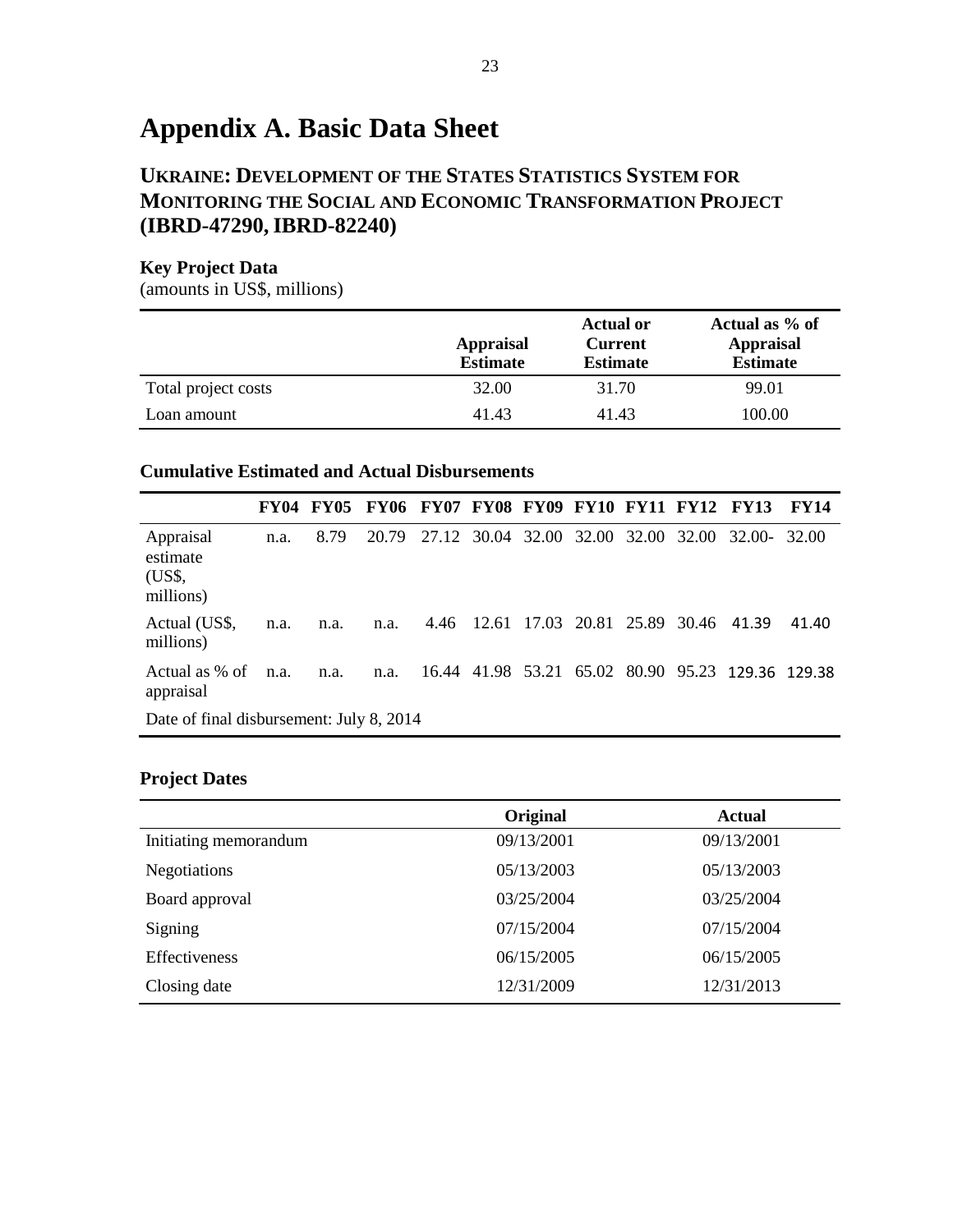|                               | <b>Staff Time and Cost (World Bank budget only)</b> |                              |  |  |
|-------------------------------|-----------------------------------------------------|------------------------------|--|--|
|                               | <b>Staff weeks</b>                                  | US\$, thousands (including   |  |  |
| <b>Stage of Project Cycle</b> | (number)                                            | travel and consultant costs) |  |  |
| Lending                       |                                                     |                              |  |  |
| <b>FY02</b>                   | 13.56                                               | 45.05                        |  |  |
| <b>FY03</b>                   | 29.07                                               | 105.36                       |  |  |
| <b>FY04</b>                   | 18.61                                               | 38.44                        |  |  |
| <b>FY05</b>                   | $-0.01$                                             | $-0.03$                      |  |  |
| <b>FY06</b>                   | 0.00                                                | 0.00                         |  |  |
| <b>FY07</b>                   | 0.00                                                | 0.00                         |  |  |
| <b>FY08</b>                   | 0.00                                                | 0.00                         |  |  |
| <b>Total</b>                  | 61.23                                               | 188.82                       |  |  |
| <b>Supervision/ICR</b>        |                                                     |                              |  |  |
| <b>FY02</b>                   | 0.00                                                | 0.00                         |  |  |
| <b>FY03</b>                   | 0.00                                                | 0.00                         |  |  |
| <b>FY04</b>                   | 7.28                                                | 4.54                         |  |  |
| <b>FY05</b>                   | 24.19                                               | 40.92                        |  |  |
| <b>FY06</b>                   | 30.38                                               | 78.42                        |  |  |
| <b>FY07</b>                   | 31.38                                               | 80.06                        |  |  |
| <b>FY08</b>                   | 32.09                                               | 97.50                        |  |  |
| <b>FY09</b>                   | 39.33                                               | 116.55                       |  |  |
| <b>FY10</b>                   | 34.83                                               | 92.22                        |  |  |
| <b>FY11</b>                   | 35.76                                               | 87.02                        |  |  |
| <b>FY12</b>                   | 30.38                                               | 106.76                       |  |  |
| <b>FY13</b>                   | 26.84                                               | 63.87                        |  |  |
| <b>FY14</b>                   |                                                     |                              |  |  |
| <b>Total</b>                  | 292.91                                              | 767.86                       |  |  |

### **Staff Time and Cost**

.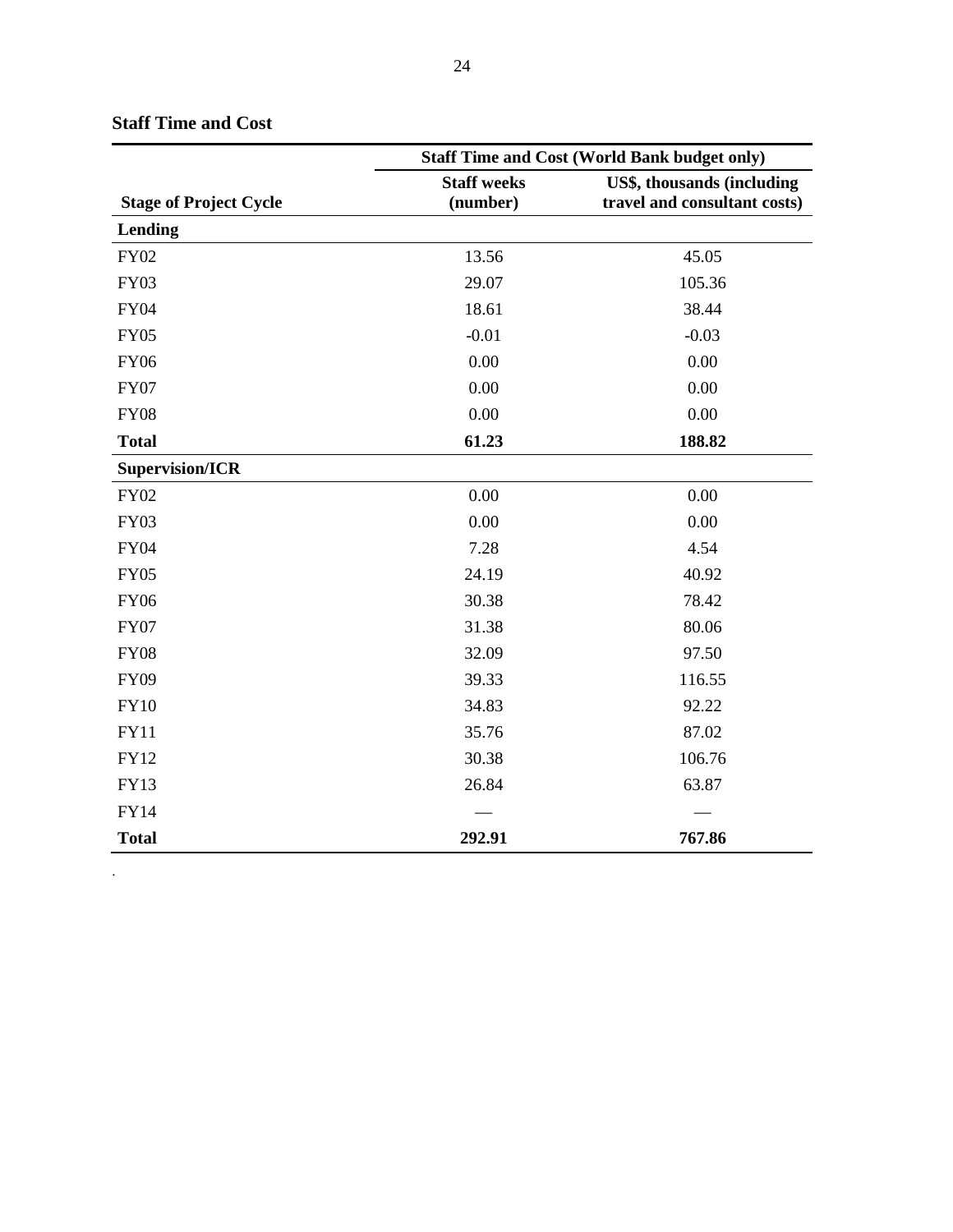### **Task Team Members**

|                          |                                           |                   | Responsibility/                |  |  |  |
|--------------------------|-------------------------------------------|-------------------|--------------------------------|--|--|--|
| <b>Names</b>             | <b>Title</b>                              | Unit              | <b>Specialty</b>               |  |  |  |
| <b>LENDING</b>           |                                           |                   |                                |  |  |  |
| Misha Belkindas          | Economist                                 | ECSP3             |                                |  |  |  |
| Svetlana Budagovskaya    | Senior Economist                          | ECSP3             |                                |  |  |  |
| <b>Neil James Fantom</b> | Senior Statistician                       | <b>DECDG</b>      | <b>Task Team Leader</b>        |  |  |  |
| <b>Richard Gargrave</b>  | <b>Procurement Specialist</b>             | ECSO <sub>2</sub> |                                |  |  |  |
| <b>Timothy Heleniak</b>  | Consultant                                | ECSH <sub>2</sub> |                                |  |  |  |
| Olga Ivanova             | Economist                                 | ECSP3             | <b>Task Team Leader</b>        |  |  |  |
| Vitaly Kazakov           | <b>Financial Management Specialist</b>    | ECSO <sub>3</sub> |                                |  |  |  |
| Maria Koreniako          | <b>Program Assistant</b>                  | <b>ECCUA</b>      |                                |  |  |  |
| Galina S. Kuznetsova     | Senior Financial Management<br>Specialist | ECSO <sub>3</sub> |                                |  |  |  |
| Ganna Musakova           | Senior Program Assistant                  | <b>ECCUA</b>      |                                |  |  |  |
| Craig R. Neal            | Senior Public Sector Specialist           | ECSP4             |                                |  |  |  |
| Jonathan David Pavluk    | Senior Counsel                            | <b>LEGOP</b>      |                                |  |  |  |
|                          | <b>SUPERVISION/ICR</b>                    |                   |                                |  |  |  |
| Anarkan Akerova          | Counsel                                   | <b>LEGCF</b>      |                                |  |  |  |
| Irina Babich             | <b>Financial Management Specialist</b>    | ECSO <sub>3</sub> |                                |  |  |  |
| Oleksiy Balabushko       | <b>Public Sector Specialist</b>           | ECSP4             |                                |  |  |  |
| Misha Belkindas          | Consultant                                | ECSP3             |                                |  |  |  |
| Svetlana Budagovskaya    | Senior Economist                          | ECSP3             | <b>Task Team Leader</b>        |  |  |  |
| Cem Dener                | Senior Public Sector Specialist           | <b>PRMPS</b>      |                                |  |  |  |
| Mustafa Dinc             | Senior Economist/Statistician             | <b>DECDG</b>      | <b>ICR Task Team</b><br>Leader |  |  |  |
| <b>Neil James Fantom</b> | Senior Statistician                       | <b>DECDG</b>      | <b>Task Team Leader</b>        |  |  |  |
| Gulnara Febres           | Senior Operations Officer                 | <b>CFPTO</b>      |                                |  |  |  |
| <b>Richard Gargrave</b>  | <b>Procurement Specialist</b>             | ECSO <sub>2</sub> |                                |  |  |  |
| Vitaly Kazakov           | <b>Financial Management Specialist</b>    | ECSO <sub>3</sub> |                                |  |  |  |
| Tetiana Komashko         | Program Assistant                         | <b>ECCUA</b>      |                                |  |  |  |
| Maria Koreniako          | Senior Program Assistant                  | <b>ECCUA</b>      |                                |  |  |  |
| Tetiana Kovalchuk        | <b>Team Assistant</b>                     | <b>ECCUA</b>      |                                |  |  |  |
| Knut J. Leipold          | Senior Procurement Specialist             | ECSO <sub>2</sub> |                                |  |  |  |
| Jozef Olenski            | Consultant                                | ECSP3             |                                |  |  |  |
| Craig R. Neal            | Consultant                                | ECSP4             |                                |  |  |  |
| Irina Shmeliova          | <b>Procurement Specialist</b>             | ECSO <sub>2</sub> |                                |  |  |  |
| Rajeev Kumar Swami       | Senior Financial Management<br>Specialist | ECSO <sub>3</sub> |                                |  |  |  |
| Yulia Tomilenko          | Program Assistant                         | <b>ECCUA</b>      |                                |  |  |  |
| Anna L Wielogorska       | Senior Procurement Specialist             | ECSO <sub>2</sub> |                                |  |  |  |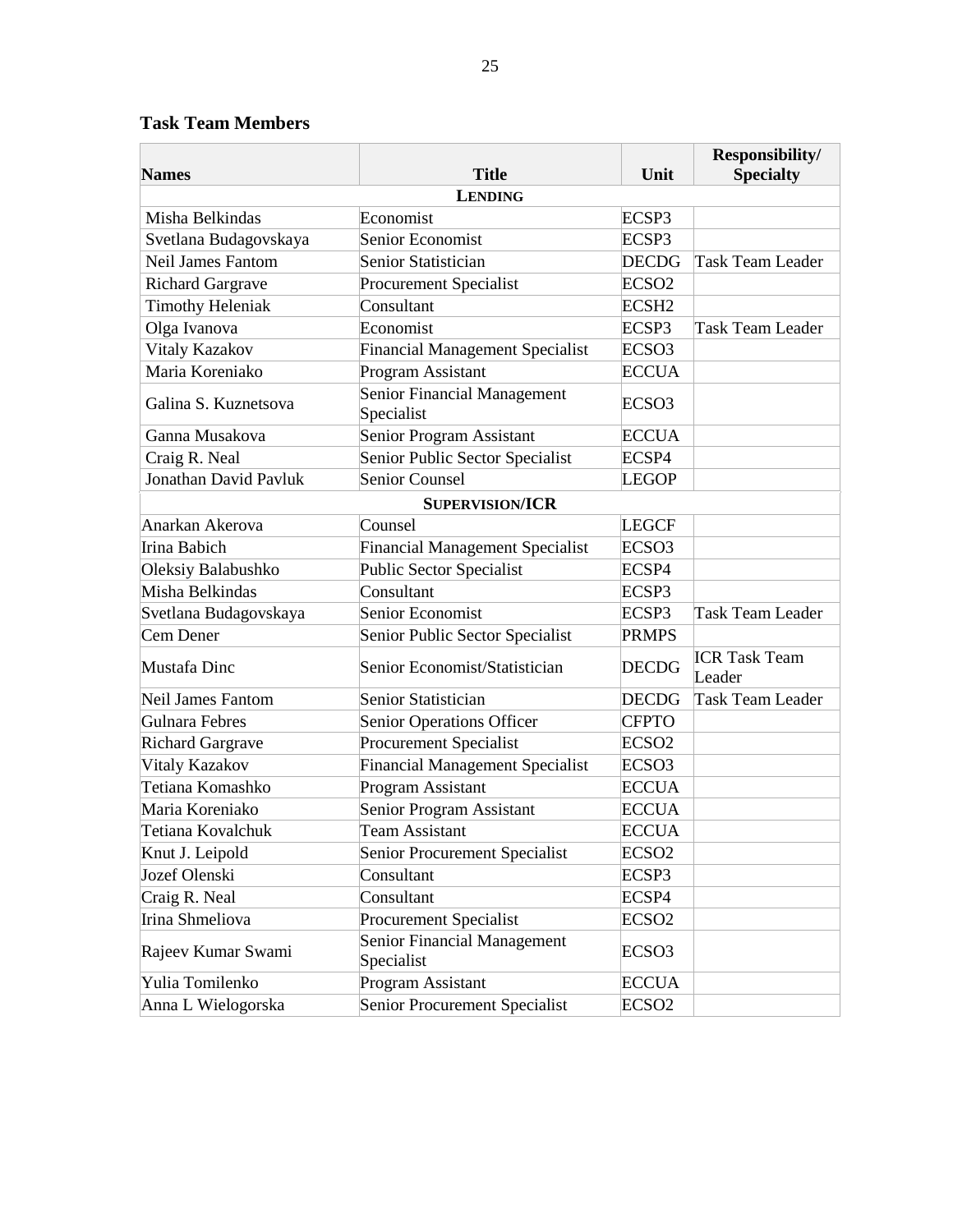## <span id="page-39-0"></span>**Appendix B. Rating the Outcome of a Project with Revised Objectives**

The Independent Evaluation Group (IEG) guidelines state that "for projects whose project objectives (as encompassed by the stated [project development objectives] and key associated outcome targets) have been formally revised–through approval by the [World] Bank authority that approved the original loans/credits/grants–project outcome will be assessed against both the original and revised project objectives. To assist in arriving at an overall outcome rating following this principle, separate outcome ratings (against original and revised project objectives) will be weighted in proportion to the share of actual loan/credit disbursements made in the periods before and after approval of the revision."

According to IEG and Operations Policy and Country Services guidelines, the final outcome rating for restructured projects is determined according to the percentage of International Bank for Reconstruction and Development funds that had disbursed before and after restructuring. The loan had disbursed \$32 million, or 76 percent of the total, at the time of restructuring.

#### **1. Rating against the original objective.**

The outcome rating as discussed in section 6 is moderately satisfactory, with a score of 4 points on the 6-point rating scale. The relevance of objectives was substantial; relevance of design was modest. Efficiency was substantial. Efficacy was substantial on two out of three objectives (efficiency and accuracy and timeliness). Efficacy on the third was modest (sustainability). The outcome is rated moderately satisfactory.

#### **2. Rating against the revised objective**.

The outcome rating as discussed in section 6 is satisfactory, with a score of 5 points on the 6 point rating scale. Relevance of objectives, design, and efficiency and two objectives were substantially achieved and another objective modestly achieved. The outcome is rated satisfactory.

|                               | <b>Before Revision</b> | <b>After Revision</b> | <b>Weighted Average</b> |
|-------------------------------|------------------------|-----------------------|-------------------------|
| Rating score                  |                        |                       |                         |
| Disbursement (US\$, millions) | 32                     | 10                    | n.a.                    |
| Share of disbursement         | 0.76                   | 0.24                  | 1.00                    |
| Disbursement weighted rating  |                        |                       | 4                       |

#### **Final Rating of Outcome: Weighted Average of Before and After Ratings**